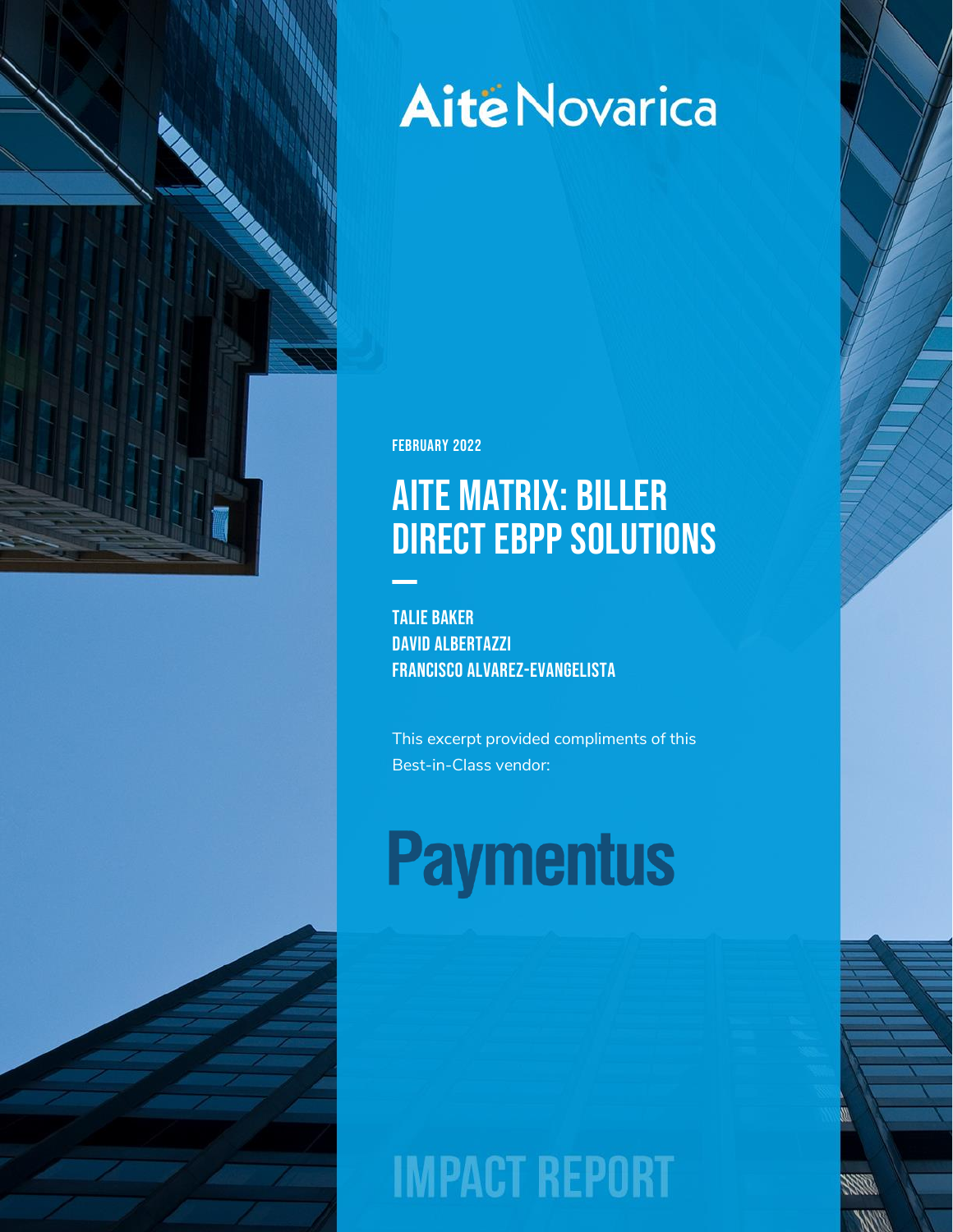# Table of Contents

| ANNUAL REVENUE ESTIMATES ANALYSIS  8   |
|----------------------------------------|
|                                        |
|                                        |
|                                        |
|                                        |
| THE AITE MATRIX COMPONENTS ANALYSIS 12 |
|                                        |
|                                        |
|                                        |
|                                        |
|                                        |
|                                        |

## List of Figures

| FIGURE 1: ANNUAL REVENUE ESTIMATES BREAKDOWN  8                                                                      |  |
|----------------------------------------------------------------------------------------------------------------------|--|
|                                                                                                                      |  |
|                                                                                                                      |  |
| FIGURE 4: PERCENTAGE OF REVENUE INVESTED IN R&D11                                                                    |  |
| FIGURE 5: AITE MATRIX COMPONENTS ANALYSIS BY HEAT                                                                    |  |
| <u>on and a complete the set of the set and and help and set and a set of the set of the set of the set of the s</u> |  |

[FIGURE 6: EBPP BILLER DIRECT SOLUTIONS AITE MATRIX](#page-14-0) .....14

#### **IMPACT REPORT**

#### February 2022

**Contract** 

## Aite Matrix: Biller DIRECT EBPP SOLUTIONS

Talie Baker David Albertazzi Francisco Alvarez-Evangelista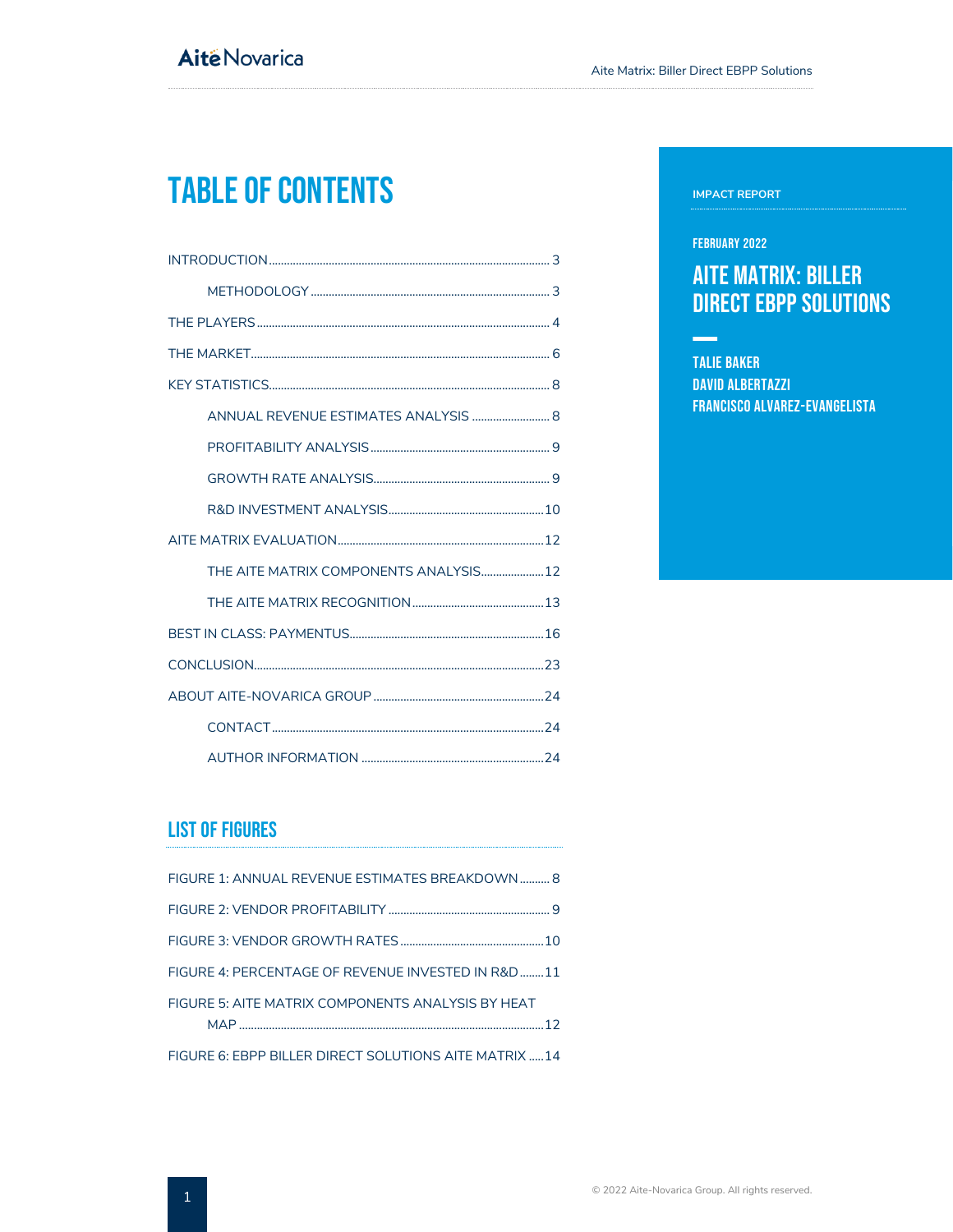## **Aité Novarica**

## List of Tables

TABLE B: THE MARKET [...............................................................................](#page-6-1) 6

[TABLE C: KEY STRENGTHS AND CHALLENGES](#page-21-0)—PAYMENTUS21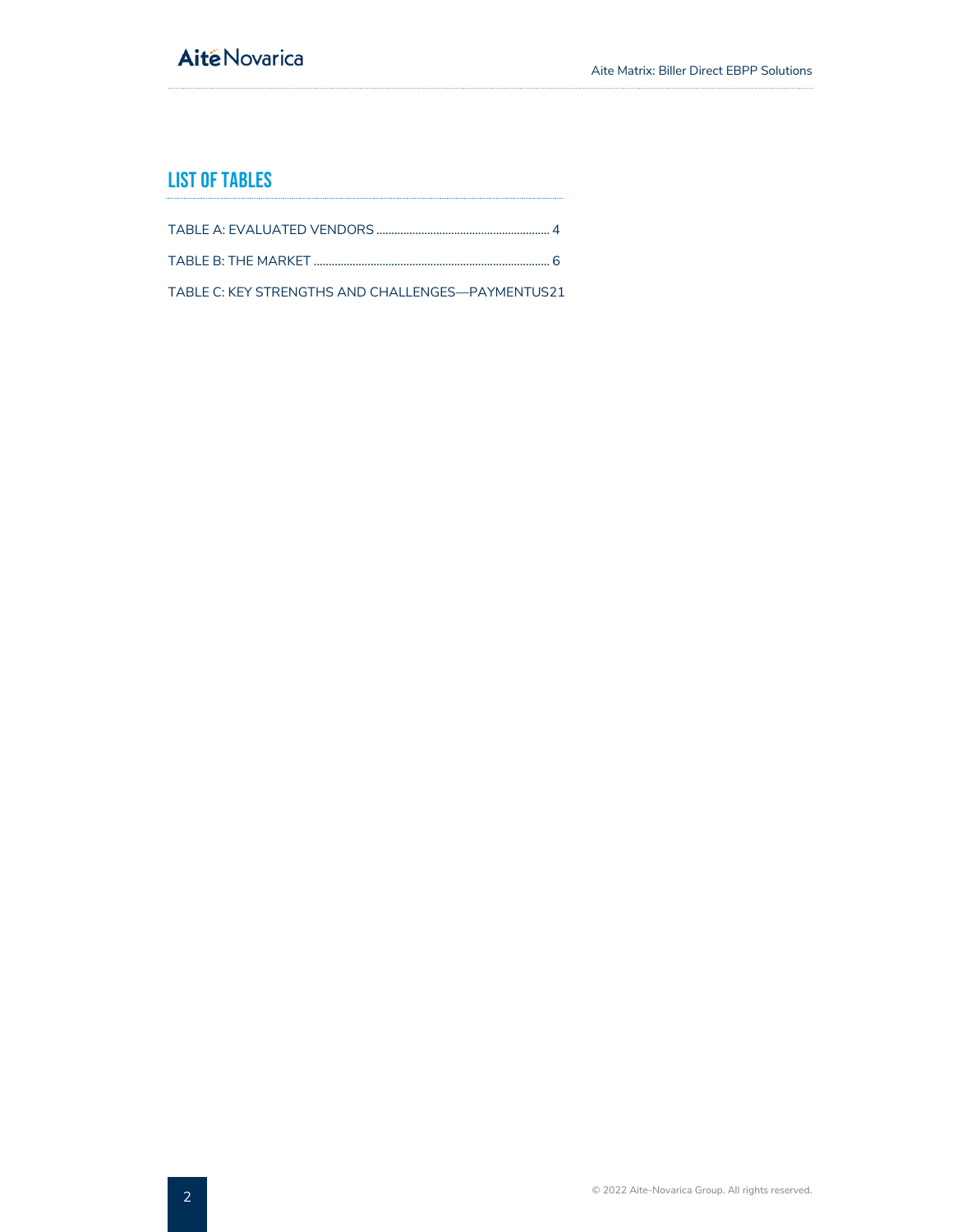## <span id="page-3-0"></span>**INTRODUCTION**

EBPP capabilities are delivered with two different models: biller direct, which is electronic billing and payment offered by a company that bills consumers, and bill consolidator, which is a model that allows consumers to pay bills to many billers from one portal such as a bank or third-party bill payment service. This report evaluates vendors that provide biller direct services and software. EBPP has long been an important solution for billers looking to simplify bill payment for customers, streamline operations, and drive customer engagement. Today, it is a key cornerstone of providing a superior customer experience.

This Impact Report explores some of the key trends within the EBPP biller direct market and discusses the ways in which technology is evolving to address new market needs and challenges. This Impact Report also compares and contrasts the leading vendors' offerings and strategies, and it highlights their primary strengths and challenges. Finally, to help organizations make more informed decisions as they select new technology partners, the report recognizes specific vendors for their strengths in critical areas.

## <span id="page-3-1"></span>METHODOLOGY

Leveraging the Aite Matrix, a proprietary Aite-Novarica Group vendor assessment framework, this Impact Report evaluates the overall competitive position of each vendor, focusing on vendor stability, client strength, product features, and client services.

The following criteria were applied to develop a list of vendors for participation:

- Market awareness of the vendor as a provider of an operative EBPP software solution
- Multiple successful implementations of the EBPP solution across several U.S.-based organizations
- The ability to provide client references

Participating vendors were required to complete a detailed product RFI composed of qualitative and quantitative questions, conduct a minimum 90-minute product demo, and provide active client references.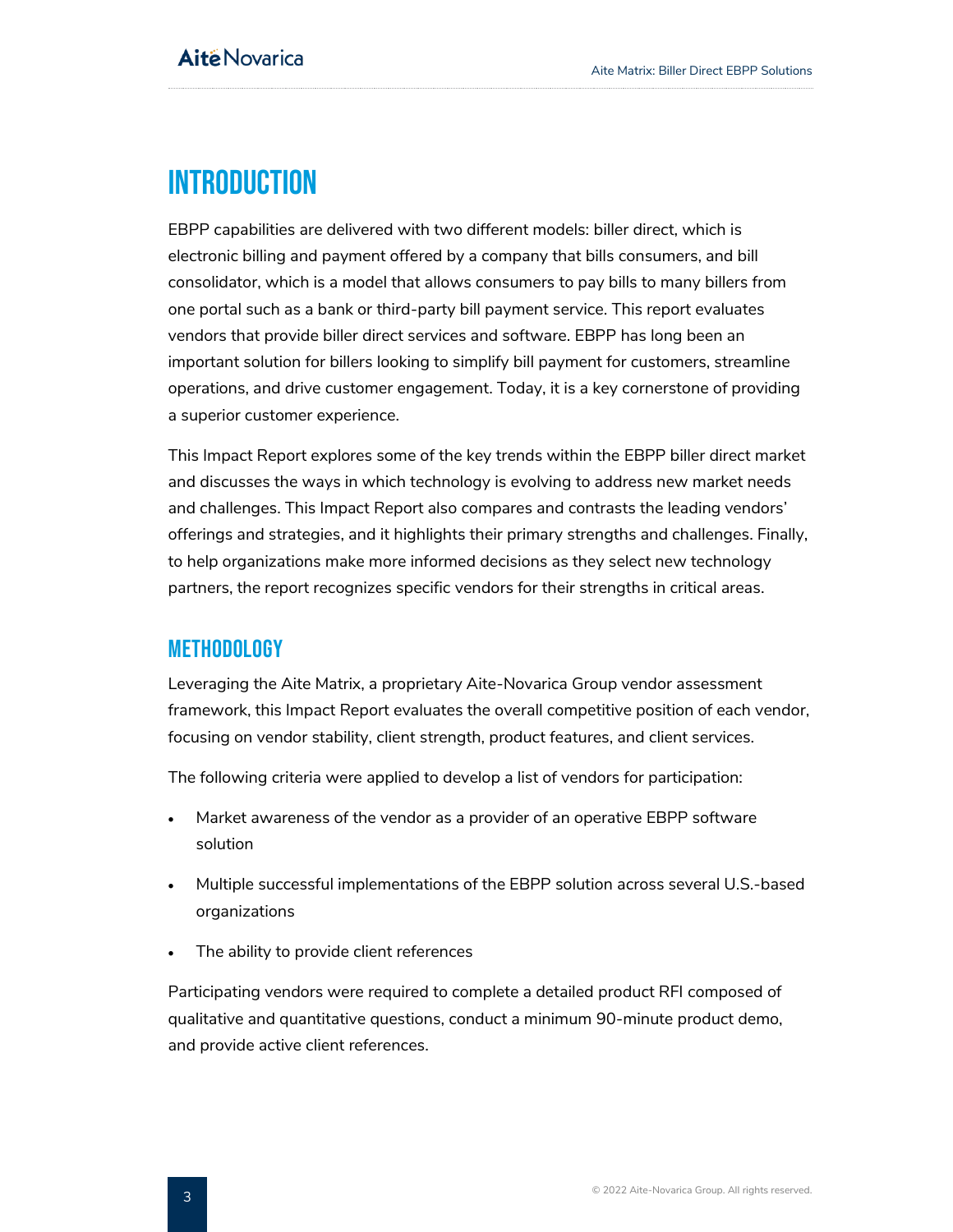# <span id="page-4-0"></span>THE PLAYERS

This section presents comparative data and profiles for the individual vendors that participated in the Aite Matrix evaluation. This is by no means an exhaustive list of vendors, and firms looking to undergo a vendor selection process should conduct initial due diligence prior to assembling a list of vendors appropriate for their unique needs. [Table A](#page-4-1) summarizes basic information for each of the participating vendors.

<span id="page-4-1"></span>

| <b>TABLE A: EVALUATED VENDORS</b> |  |
|-----------------------------------|--|
|-----------------------------------|--|

| <b>FIRM</b>          | <b>HEADQUARTERS</b>             | <b>YEAR FOUNDED</b> | <b>TARGET MARKET</b>                                                                                                      |
|----------------------|---------------------------------|---------------------|---------------------------------------------------------------------------------------------------------------------------|
| <b>ACI Worldwide</b> | Elkhorn,<br>Nebraska            | 1975                | Consumer finance, education,<br>government, insurance and healthcare,<br>subscriptions, telco and cable, and<br>utilities |
| <b>Alacriti</b>      | Piscataway,<br>New Jersey       | 2003                | Financial institution resellers and direct<br>financial institution clients                                               |
| <b>Aliaswire</b>     | Burlington,<br>Massachusetts    | 2005                | Utilities, insurance, medical, benefits,<br>business-to-business (B2B), and<br>property management                        |
| <b>FIS</b>           | Jacksonville,<br>Florida        | 1968                | Government, insurance, utilities, Fls,<br>healthcare, telco, property management,<br>and auto finance                     |
| <b>Fiserv</b>        | Brookfield,<br>Wisconsin        | 1984                | Healthcare, lending, and banking                                                                                          |
| <b>KUBRA</b>         | Mississauga,<br>Ontario, Canada | 1992                | Utilities, government, and insurance                                                                                      |
| <b>Paymentus</b>     | Charlotte, North<br>Carolina    | 2004                | All businesses that have bills                                                                                            |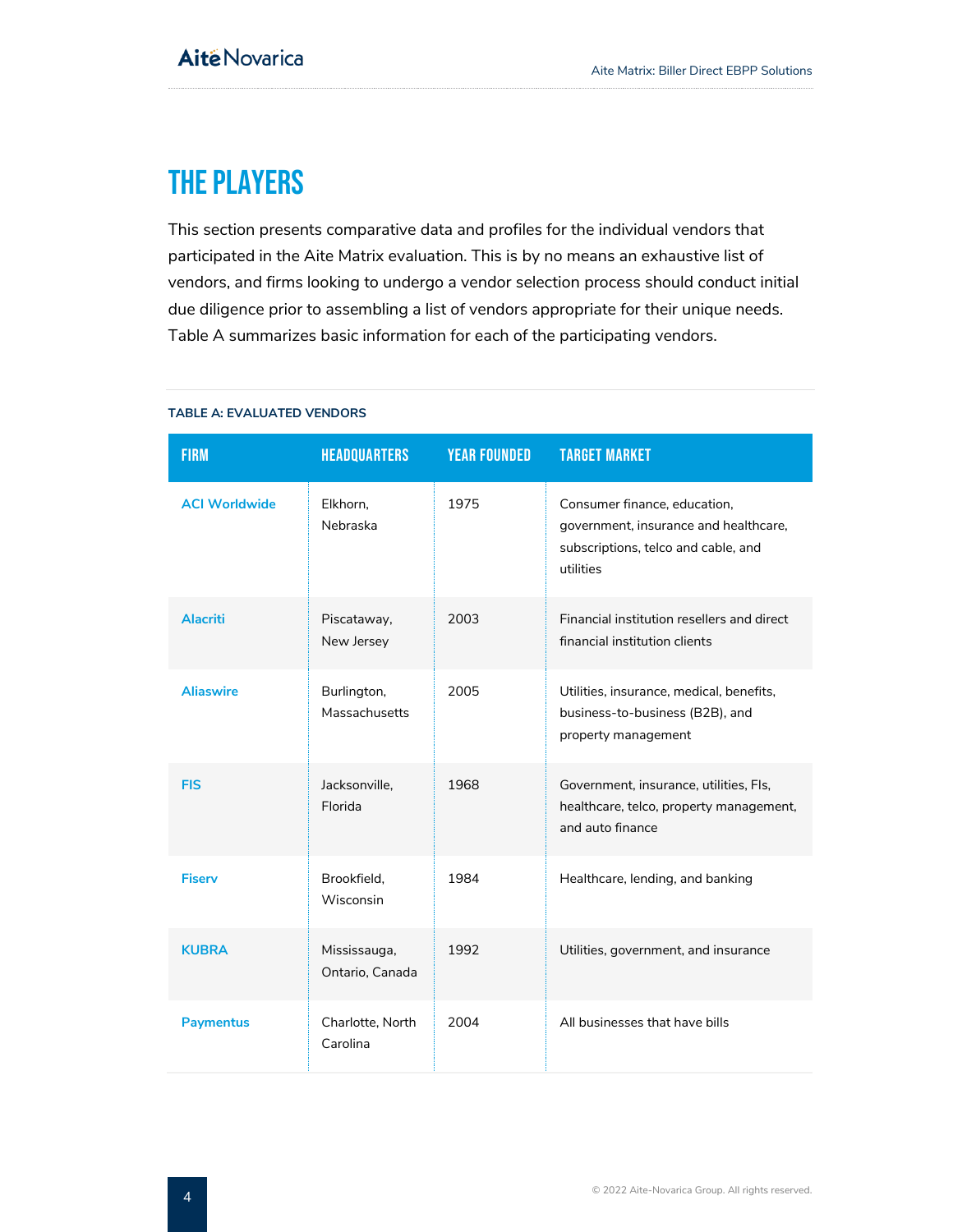| <b>FIRM</b>                                   | <b>HEADQUARTERS</b>        | <b>YEAR FOUNDED</b> | <b>TARGET MARKET</b>                                                                                                                                   |
|-----------------------------------------------|----------------------------|---------------------|--------------------------------------------------------------------------------------------------------------------------------------------------------|
| <b>PayNearMe</b>                              | Santa Clara.<br>California | 2009                | Consumer lending, Fls, insurance, i-<br>gaming, sports betting, buy here pay<br>here, municipalities, mortgage,<br>government, and property management |
| Transactis, a<br><b>Mastercard</b><br>company | New York City              | 2007                | Financial services, insurance,<br>government, utilities, healthcare, real<br>estate, manufacturing and wholesale,<br>education, and not-for-profit     |

Source: Vendors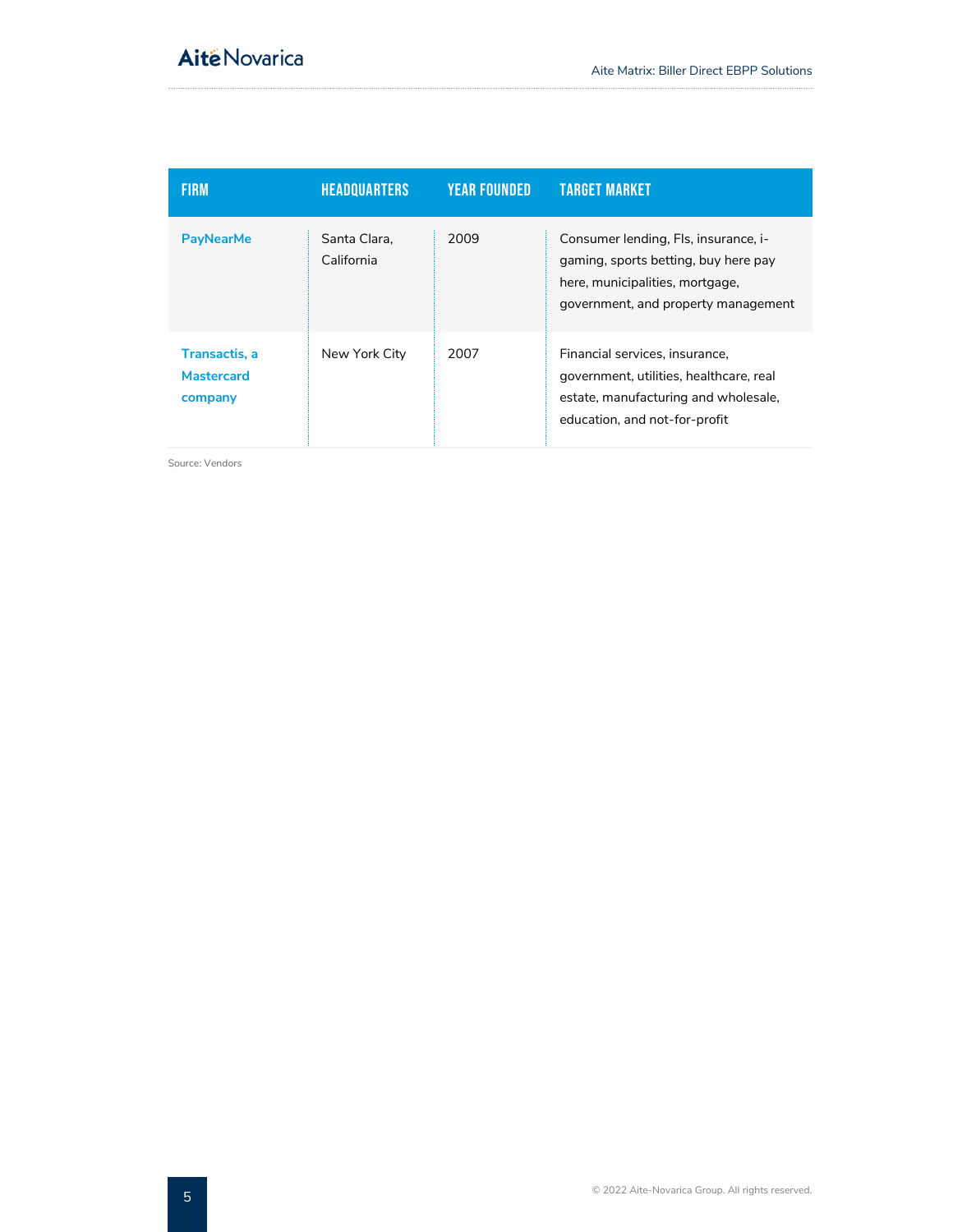## <span id="page-6-0"></span>THE MARKET

While EBPP solutions have existed for quite some time, payments innovation is advancing capabilities across every type of industry and payments use case, and bill payments are no exception. Bill payment capabilities are considered a critical part of the overall customer experience, with choice in payment method, frictionless payments experiences, and security the top of mind for billers and consumers. The EBPP market is dominated by legacy players and newer fintech rivals that are competing to bring new capabilities to market. Table B summarizes the market trends shaping the present and future of EBPP solutions.

#### <span id="page-6-1"></span>**TABLE B: THE MARKET**

| <b>MARKET TRENDS</b>                                                                                                                                                                           | <b>MARKET IMPLICATIONS</b>                                                                                                                                                                                                                                                                                                                                                                                                                                                                                                                                                                                                  |
|------------------------------------------------------------------------------------------------------------------------------------------------------------------------------------------------|-----------------------------------------------------------------------------------------------------------------------------------------------------------------------------------------------------------------------------------------------------------------------------------------------------------------------------------------------------------------------------------------------------------------------------------------------------------------------------------------------------------------------------------------------------------------------------------------------------------------------------|
| Bill payments in the U.S.<br>are on the rise, and the<br>growth of payments via<br>biller direct channels<br>continues to outpace the<br>growth of payments via<br>bill consolidator channels. | Bill payments in the U.S. are growing as millennials and Gen Zers leave<br>the nest and establish their own households. These digital natives, along<br>with consumers from other generations, are increasingly looking for<br>strategies to manage their finances and convenient ways to pay bills.<br>The biller direct bill payment model allows for bills to be paid in real time,<br>thereby helping consumers better manage cash flow. Billers are<br>increasingly challenged to bring new payment capabilities to market to<br>encourage timely bill payments from consumers while reducing<br>operational overhead. |
| The COVID-19 pandemic<br>has hastened the pace of<br>digital transformation.                                                                                                                   | The COVID-19 pandemic has been a tipping point in digital<br>transformation for companies across every market sector as they were<br>forced to use technology to reach customers, interact with employees,<br>and conduct day-to-day business operations. The sudden shift to digital<br>has shifted consumer expectations to demand frictionless, contactless,<br>and self-service capabilities for every business interaction. Organizations<br>are looking to partner with vendors that can help bring Amazon and<br>Uber-like experiences to market quickly.                                                            |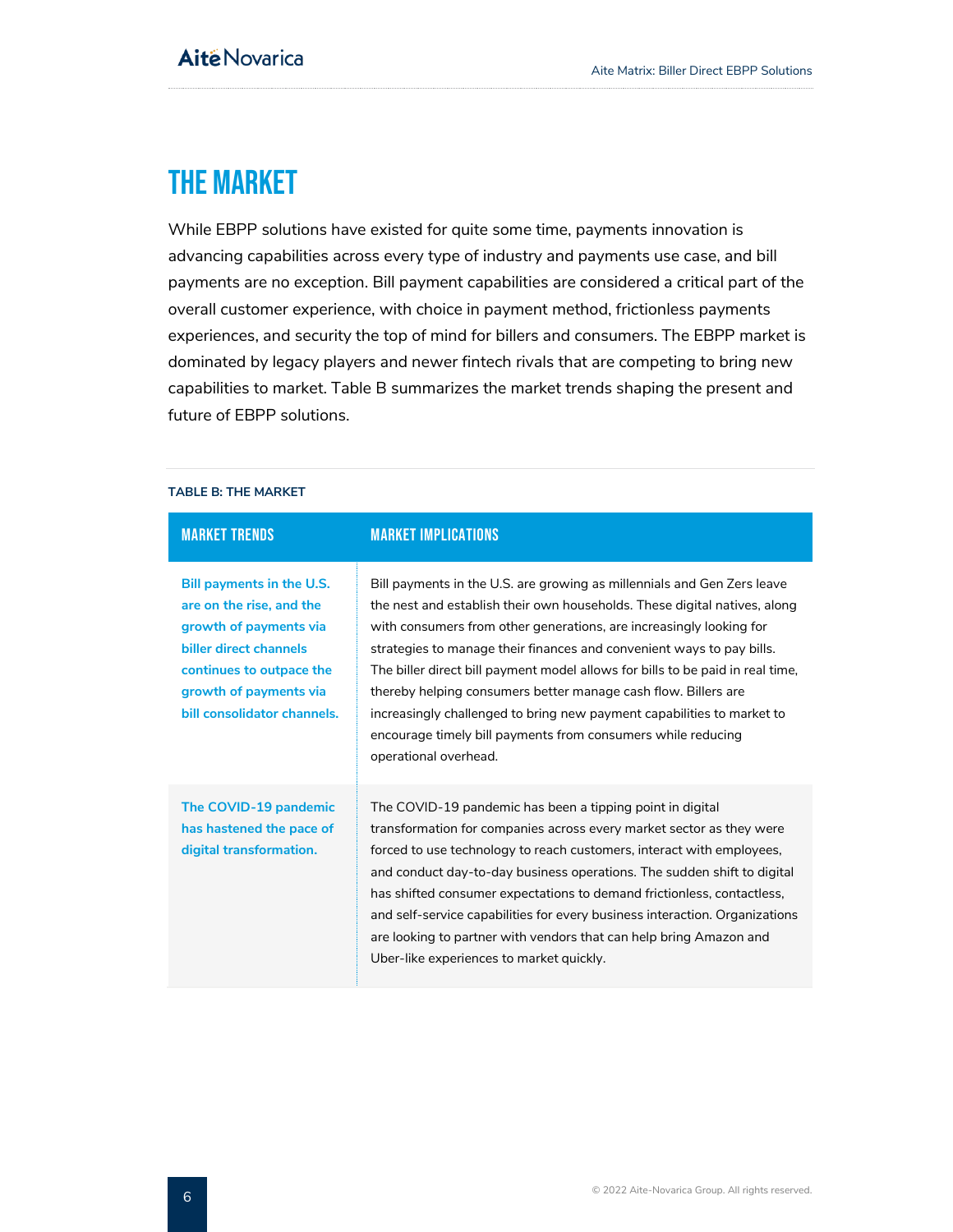| <b>MARKET TRENDS</b>                                                                                     | <b>MARKET IMPLICATIONS</b>                                                                                                                                                                                                                                                                                                                                                                                                                                                                                                                                                                                                                      |
|----------------------------------------------------------------------------------------------------------|-------------------------------------------------------------------------------------------------------------------------------------------------------------------------------------------------------------------------------------------------------------------------------------------------------------------------------------------------------------------------------------------------------------------------------------------------------------------------------------------------------------------------------------------------------------------------------------------------------------------------------------------------|
| <b>Billers of all sizes across</b><br>every market sector want<br>to control the customer<br>experience. | Regardless of size, companies are less interested in plug-and-play<br>solutions and are partnering with vendors that can support the build of a<br>differentiated customer experience. Billers are looking for cloud-based<br>solutions, which accommodate growth and varying bandwidth demands<br>more easily while reducing outages and providing operational resilience.<br>They are partnering with vendors that can provide a full range of<br>payment capabilities that can be accessed through APIs, SDKs, and web<br>services.                                                                                                          |
| The future of bill pay is<br>here now, and it's mobile<br>first.                                         | Mobile payment capabilities have been around for more than a decade<br>and can be considered essential to every business in the U.S. Mobile bill<br>payments allow billers to drive customer engagement and loyalty while<br>providing a convenient and easy payment experience. Additionally,<br>mobile customers complete transactions with more frequency, which<br>leads to better cash flow and reduced expenses for billers. Billers are<br>looking for solutions built on a mobile-first paradigm, which is often a<br>strength of newer market entrants and a challenge for legacy providers.                                           |
| <b>Consumers want to use</b><br>alternative payment<br>methods for everything-<br>including bill pay.    | A proliferation of alternative payment methods is available in the U.S.,<br>including digital wallets, instant payments, and cryptocurrency. Billers<br>are becoming ever more sensitive to card processing costs and are<br>increasingly open to payment schemes that reduce costs and improve<br>cash flows. At the same time, consumers are demanding choices in<br>payment methods and are favoring payment methods that provide<br>convenience, ease, and security. Billers want to partner with vendors<br>that facilitate payments acceptance across the wide range of leading-<br>edge alternative payment methods in the market today. |
| Information security, data<br>protection, and privacy<br>are key imperatives.                            | Digital transformation in payments has resulted in more persistent and<br>rapidly escalating threats, including fraud and cyberattacks. At the same<br>time, there is more demand for data protection and privacy with a host<br>of regulations designed to safeguard consumers. Billers are depending<br>on their vendor partners to have a relentless focus on security in order to<br>bring trustworthy bill payments capabilities to market. Additionally,<br>billers are relying on their vendor partners to offload the burden and cost<br>of compliance.                                                                                 |

Source: Aite-Novarica Group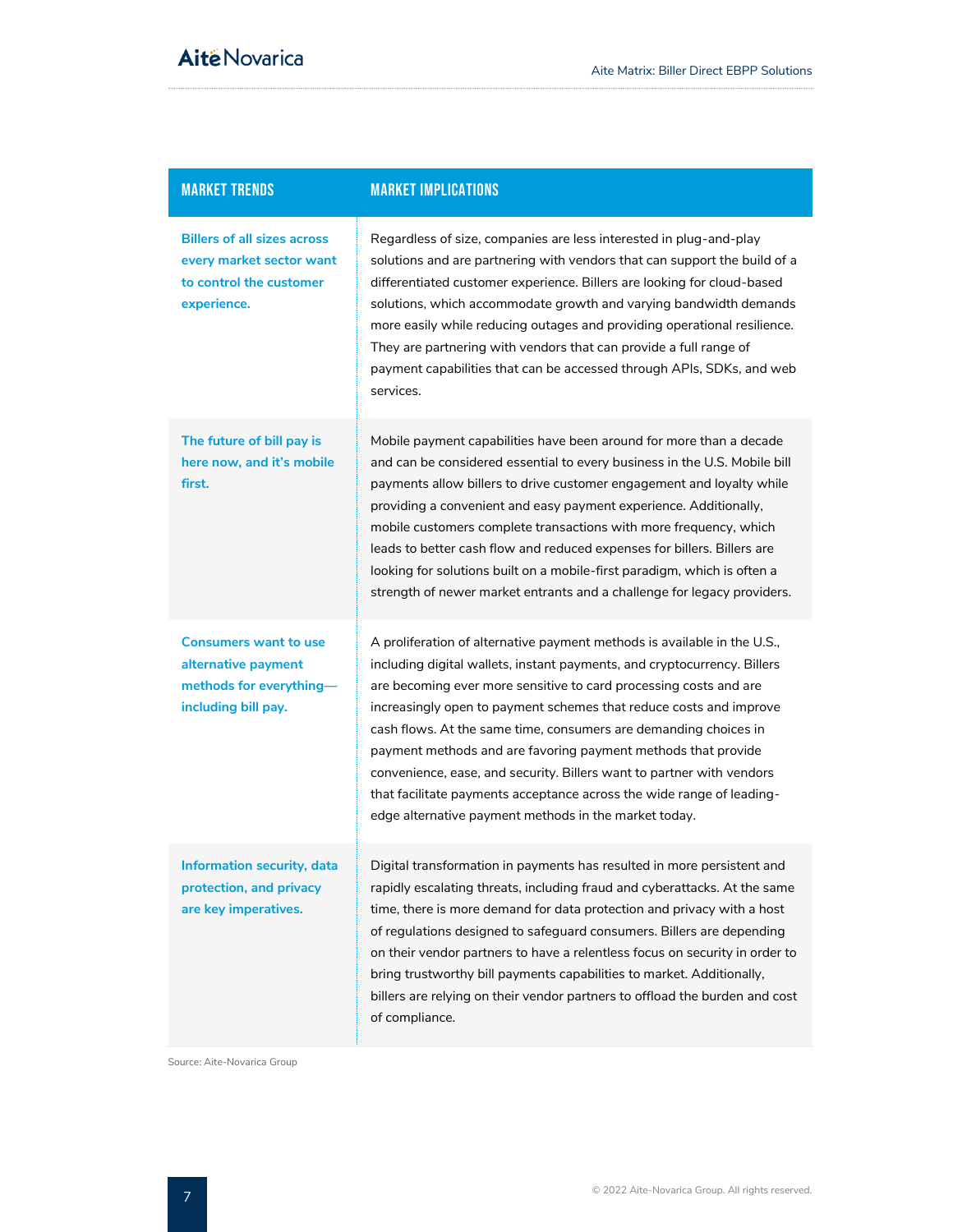# <span id="page-8-0"></span>KEY STATISTICS

This section provides information and analysis on key market statistics as well as projected IT spending related to the vendor market.

## <span id="page-8-1"></span>ANNUAL REVENUE ESTIMATES ANALYSIS

Biller direct EBPP solutions are provided by a diverse set of vendors,. The breadth of product offerings allows these firms to build a more diversified client portfolio while being able to provide EBPP clients with complementary products and services. EBPP clients that use these expanded services often gain operational efficiencies in terms of vendor management and pricing. Vendors with a diversified product mix have more revenue, are more stable over time, and may have less risk. EBPP clients that consume additional products and services are more loyal and profitable customers for vendors. Forty-five percent of participating vendors report revenue greater than US\$1 billion, 33% report revenue from US\$100 million to US\$1 billion, and just 22% report revenue less than US\$100 million (Figure 1).



#### <span id="page-8-2"></span>**FIGURE 1: ANNUAL REVENUE ESTIMATES BREAKDOWN**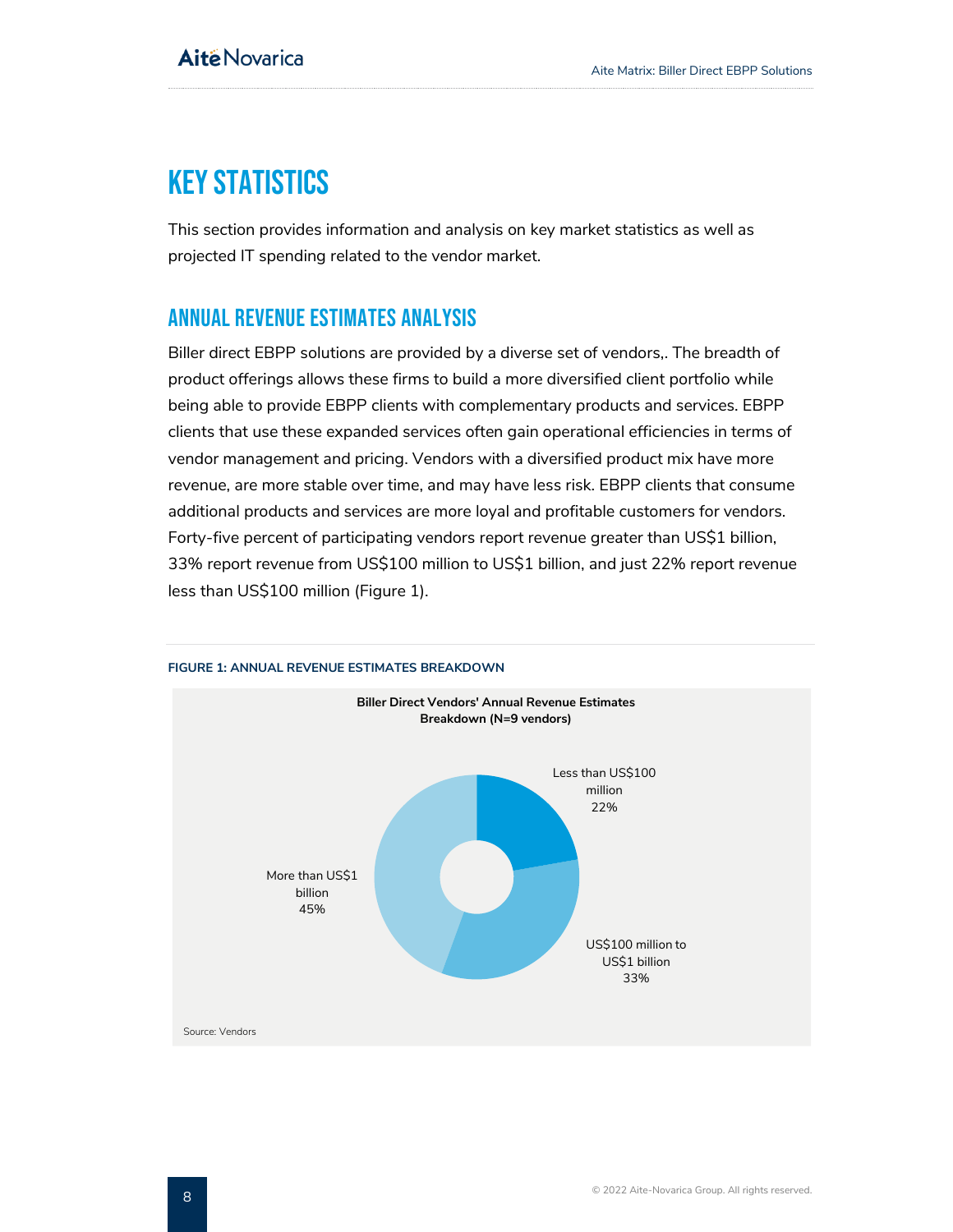## <span id="page-9-0"></span>PROFITABILITY ANALYSIS

Consistent with the growth in market size, biller direct EBPP vendors are profitable, with a few exceptions. Seventy-eight percent of vendors evaluated in this study report positive profits, 11% of vendors are breaking even, and 11% are not profitable (Figure 2).



#### <span id="page-9-2"></span>**FIGURE 2: VENDOR PROFITABILITY**

## <span id="page-9-1"></span>GROWTH RATE ANALYSIS

Regardless of the breadth of product offerings, all vendors participating in this study are showing growth in their businesses. In fact, 89% of vendors report growth rates greater than 15%, with no vendors reporting growth rates of less than 10%. While EBPP solutions have been around for some time, significant new market opportunities are still available. As the total number of biller direct bill payments continues to rise, billers will face increasing pressure to modernize bill pay capabilities, and vendors will continue to see the space grow (Figure 3).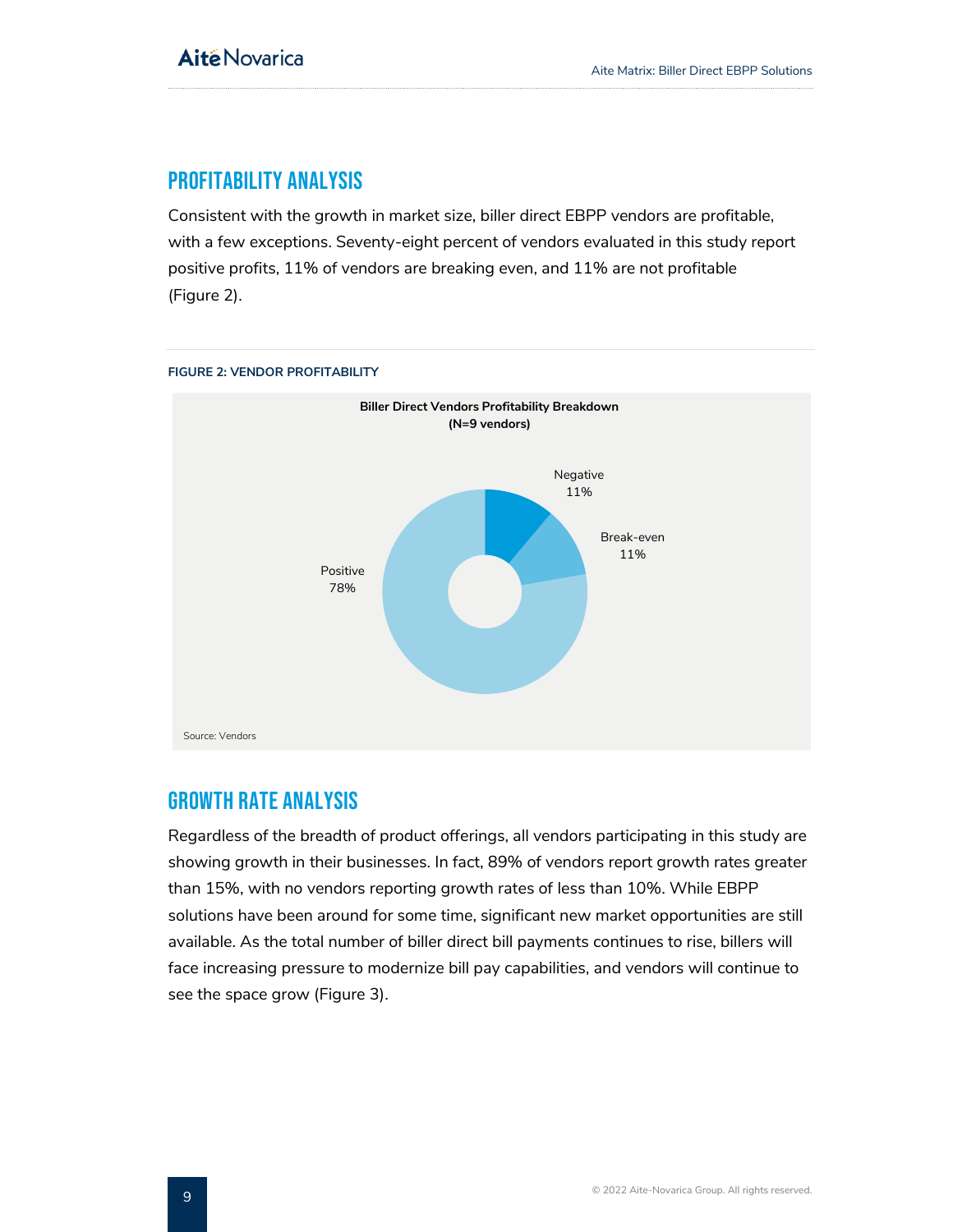

#### <span id="page-10-1"></span>**FIGURE 3: VENDOR GROWTH RATES**

## <span id="page-10-0"></span>R&D INVESTMENT ANALYSIS

Given transformation in the payments space, vendors are focusing on research and development (R&D) to continue to bring leading capabilities to market. Sixty-three percent of the vendors evaluated in this study invest more than 15% of their revenue into R&D (Figure 4).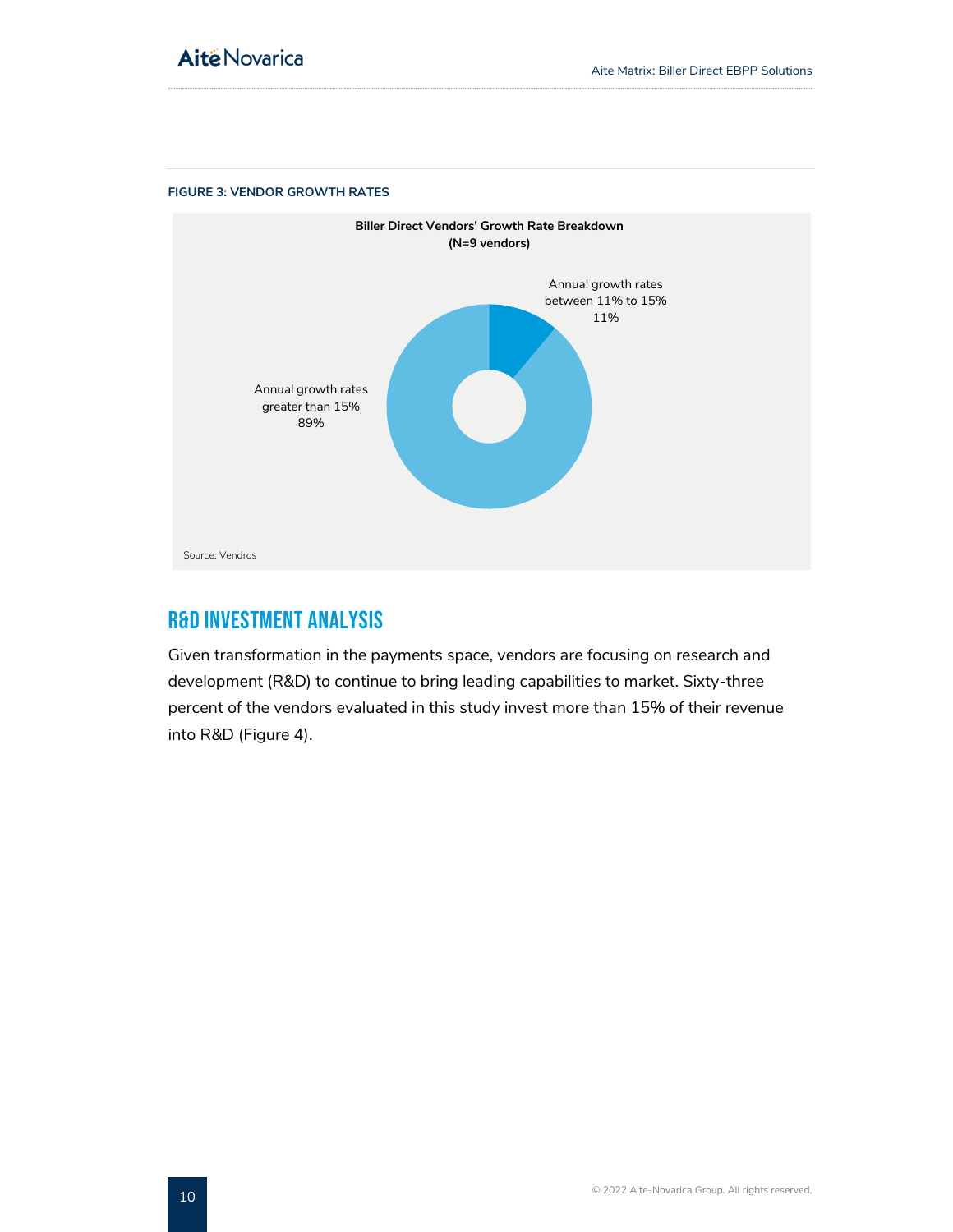## **Aité Novarica**



#### <span id="page-11-0"></span>**FIGURE 4: PERCENTAGE OF REVENUE INVESTED IN R&D**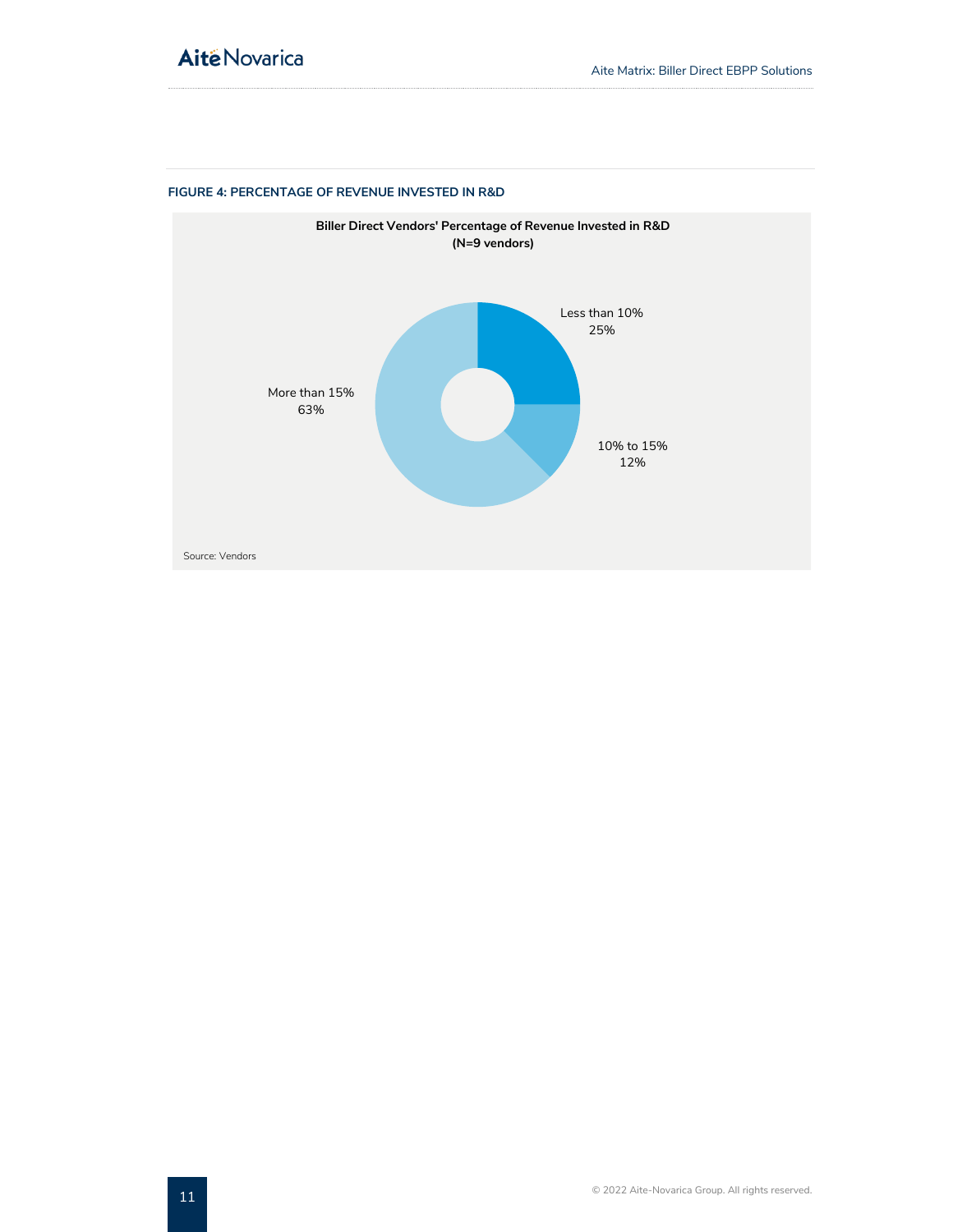# <span id="page-12-0"></span>AITE MATRIX EVALUATION

This section breaks down the individual Aite Matrix components, drawing out the strong vendors in each area and how they are differentiated in the market.

## <span id="page-12-1"></span>THE AITE MATRIX COMPONENTS ANALYSIS

Figure 5 overviews how each vendor scored in the various areas of importance. Each vendor is rated, in part, based on the data it provided when responding to the RFI distributed by Aite-Novarica Group, as well as on product demos and follow-up discussions as part of the Aite Matrix process. Ratings are also driven by the reference customers of the examined vendors to support a multidimensional rating.



#### <span id="page-12-2"></span>**FIGURE 5: AITE MATRIX COMPONENTS ANALYSIS BY HEAT MAP**

### **Vendor Stability**

The biller direct EBPP solution landscape includes a combination of incumbent vendors as well as newer startup players. Digital transformation in payments is driving market demand, and growth in the market sector is strong with record financial results. Paymentus is among the vendors that scored the highest in this area due to their financial results and the strength of management teams.

## **Client Strength**

Client strength includes the number, variety, and size of clients in the client base, as well as average new client acquisitions annually.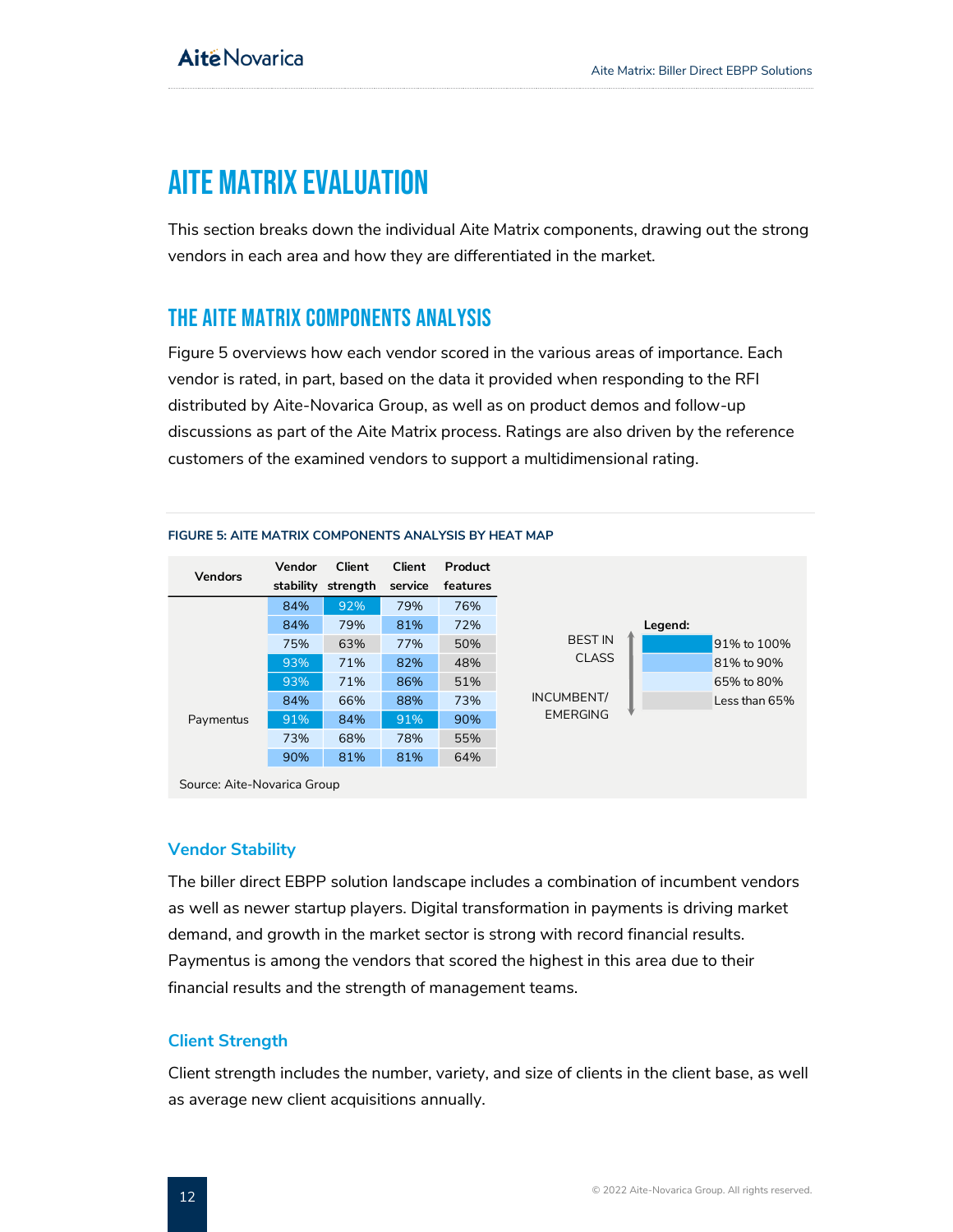## **Client Service**

The scoring for this category is based on a combination of vendor-provided information on service level agreements and support options as well as direct client feedback. The client feedback evaluates service and support, delivering on promises, and cost value.

Client satisfaction with the level of service provided is linked to a vendor's long-term success; it is also the number one criterion that prospects use for determining engagement in strategic vendor relationships. Paymentus leads in this category, with clients expressing very high levels of satisfaction with service from sales through delivery, the ability to deliver on promises, and cost to value.

#### **Product Features**

This category considers feedback from clients regarding the robustness and breadth of the functionality within each of the vendors' EBPP solutions. It measures important factors such as overall solution usability and functionality based on client feedback and Aite-Novarica Group analyst observations, ease of integration, deployment options, and the breadth of e-bill delivery, payment, and supported notification channels and payment methods. It also considers the vendor's ability to stay ahead of the curve with forward-looking capabilities such as alternative payment methods and channels and add-on capabilities such as disbursements, collections, subscription billing, cross-border bill pay, and B2B bill pay capabilities. Paymentus is the leader in this category, providing the strongest EBPP payment platform with multiple channels, payment options, and next-generation capabilities.

## <span id="page-13-0"></span>THE AITE MATRIX RECOGNITION

The final results of the Aite Matrix recognition are driven by three major factors:

- Vendor-provided information based on Aite-Novarica Group's detailed Aite Matrix RFI document
- Participating vendors' client reference feedback or feedback sourced independently by Aite-Novarica Group
- Analysis based on market knowledge and product demos provided by participating vendors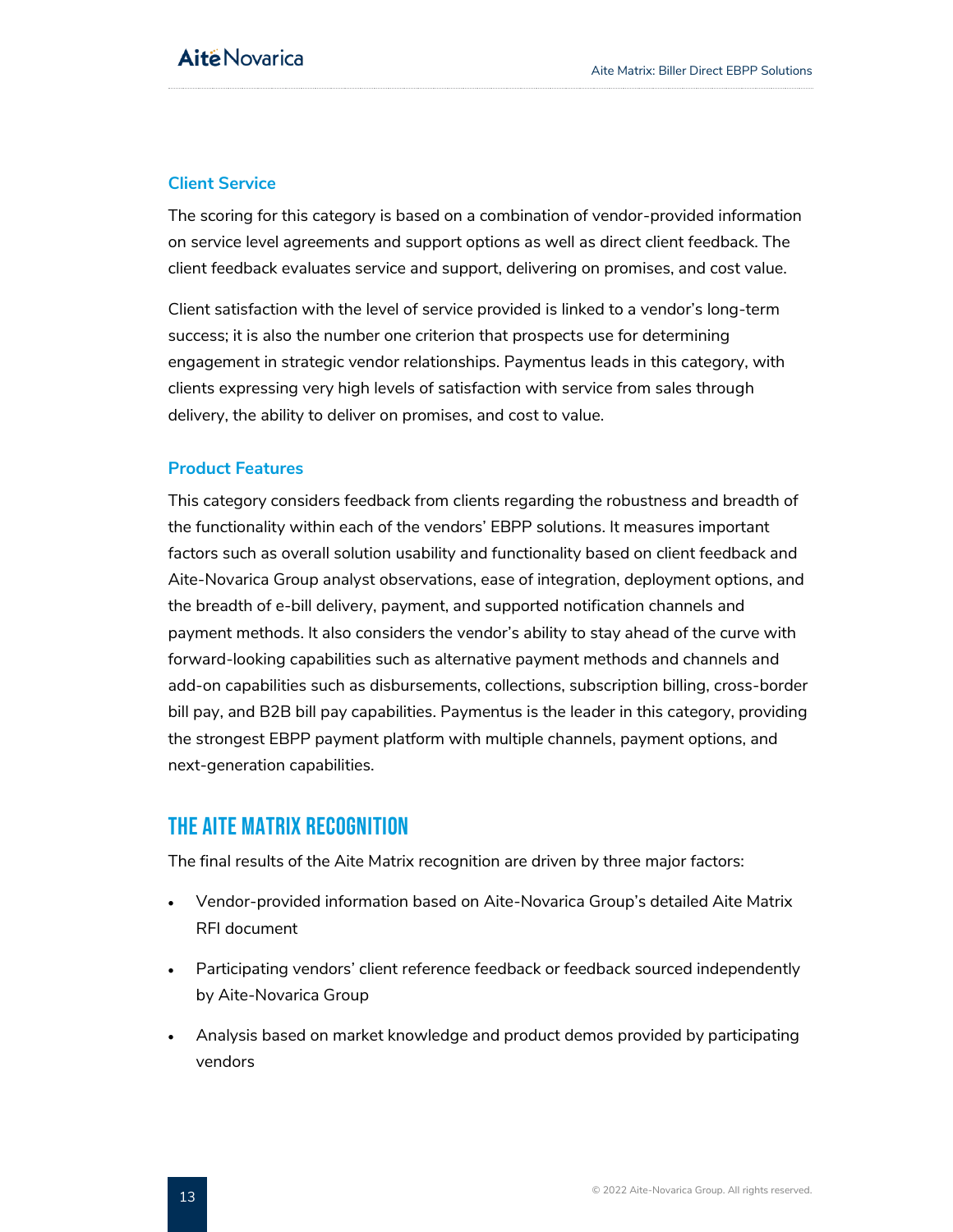Figure 6 represents the final Aite Matrix evaluation, highlighting the leading vendors in the market.

# <span id="page-14-0"></span>**FIGURE 6: EBPP BILLER DIRECT SOLUTIONS AITE MATRIX INCUMBENT** Product performance **Product performance CONTENDERS** Paymentus **EMERGING Vendor strength** Source: Aite-Novarica Group

### **Best-in-Class Vendor: Paymentus**

Paymentus is the only vendor evaluated that is approaching a best-in-class EBPP biller direct solution. The company has a solid score in all categories and among the vendors evaluated, can be considered the best strategic partner. Paymentus stands out from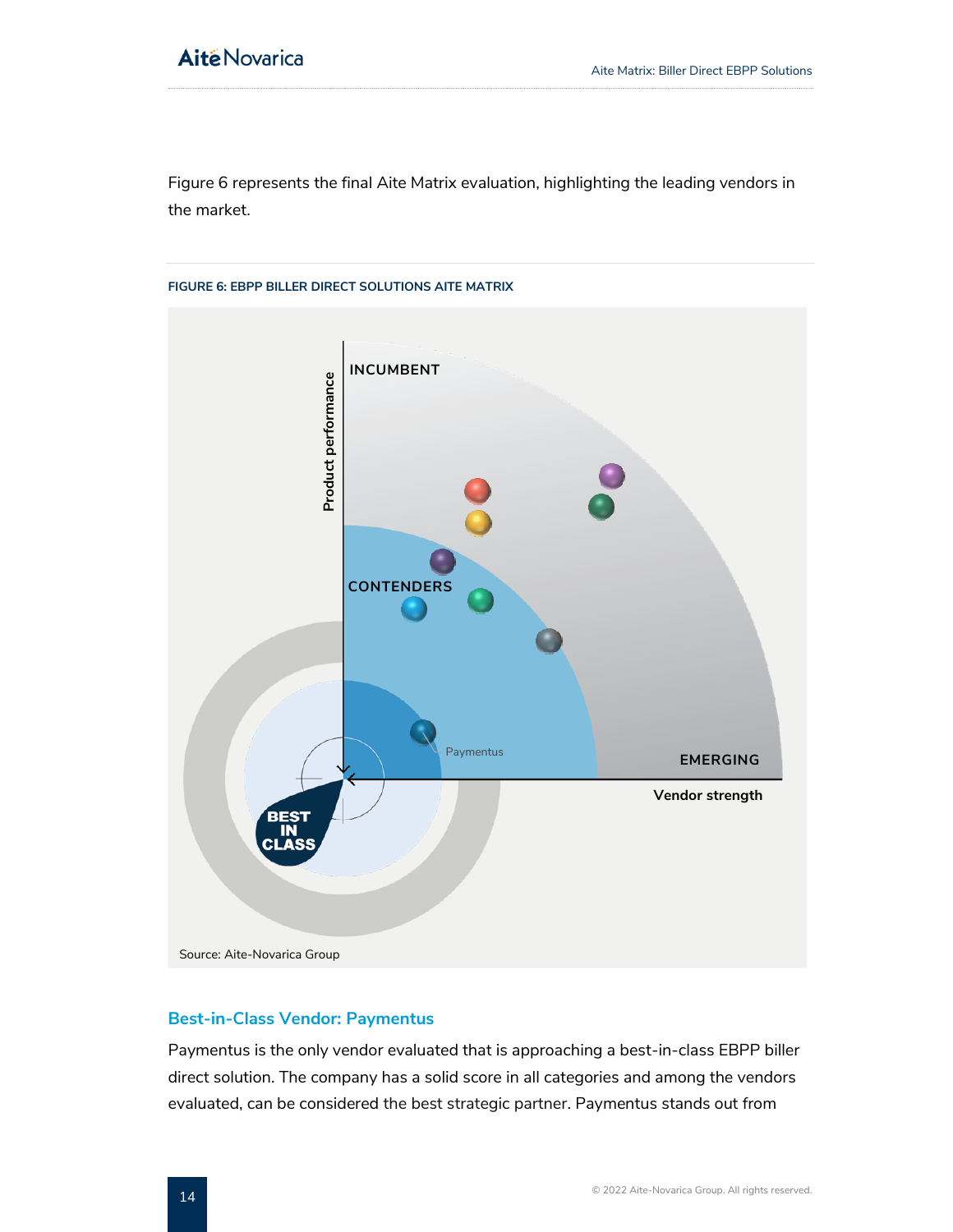other vendors for its innovative EBPP platform and its excellence in biller service and support. Paymentus' talent is highly skilled with deep subject matter expertise in EBPP, payments, and the industry verticals served. The company partners with clients in solving critical business issues and provides leadership and strategic advice that enable clients to make the most of their EBPP solution investment. Its Instant Payment Network includes a variety of channels, payment methods, and customer engagement tools along with robust next-generation capabilities.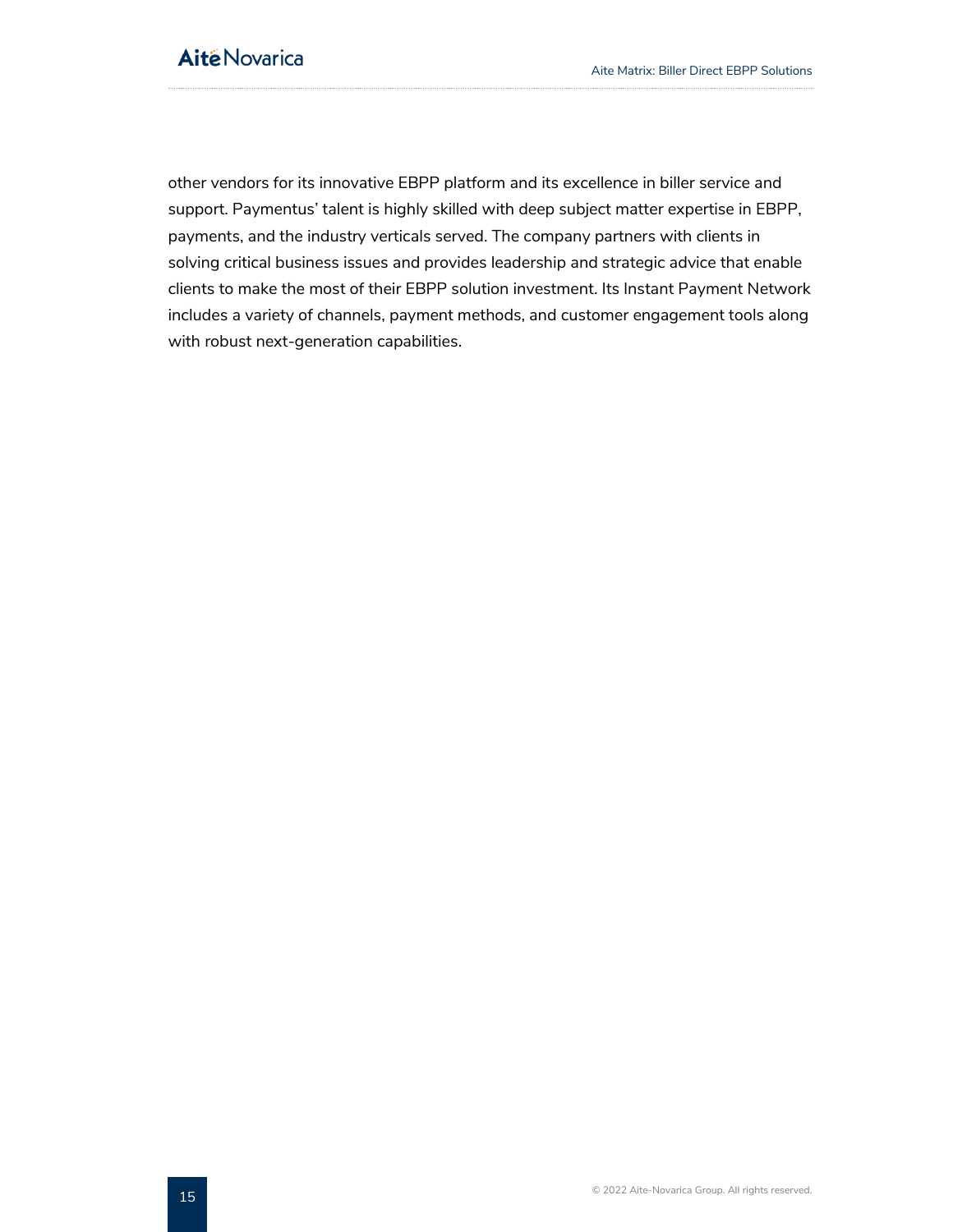# <span id="page-16-0"></span>BEST IN CLASS: PAYMENTUS

Paymentus was founded in 2004 with an intent to disrupt the electronic bill presentment and payment space. Headquartered in Redmond, Washington, and home to 910 employees, the company made its debut on the New York Stock Exchange in 2021 (NYSE: PAY). Paymentus is one of more than a dozen payments firms that announced an IPO in 2021, signaling the value of innovation in the space across nearly every payments use case.

In 2020, Paymentus generated US\$301.8 million in revenue, up 28% over 2019. At the time of its initial public offering, Paymentus was valued at approximately US\$3.4 billion. This fast-growing organization works with billers across every market sector, with heavy client concentration in the utilities and government market sectors and the bulk of its 2020 payment volume in the utilities market sector. Not only does Paymentus work directly with billers, but it also supports other organizations such as PayPal, Amazon, Walmart, and large U.S. banks such as J.P. Morgan Chase and U.S. Bank, which enable bill payments within their apps and platforms. Paymentus aims to help organizations modernize their legacy bill presentment and payment infrastructures through leadingedge digital capabilities.

### **Aite-Novarica Group's Take**

Traditionally, Paymentus has been a very stealth organization when it comes to speaking with media organizations and has built its reputation by demonstrating its strength through winning deals across the market with various large and recognizable organizations. The company conveys a culture of excellence during interactions with its personnel and in the quality of its biller direct solution. By its own account, Paymentus has high aspirations and strives to become a Salesforce or Google within the biller direct space, commanding 60% to 70% of the market it serves. Unlike some of the competitors evaluated here, Paymentus is singularly focused on the biller direct payments space with the aim to make it easier for consumers to pay bills while improving biller direct payment operations. Annually, Paymentus invests more than US\$40 million in R&D to advance its capabilities.

Paymentus aims to simplify onboarding for clients. Its client solutions team is involved from the first conversation with the prospect all the way through implementation to deployment in order to capture requirements and to design and deliver a final solution that is tailored to each client's unique business environment. Paymentus personnel not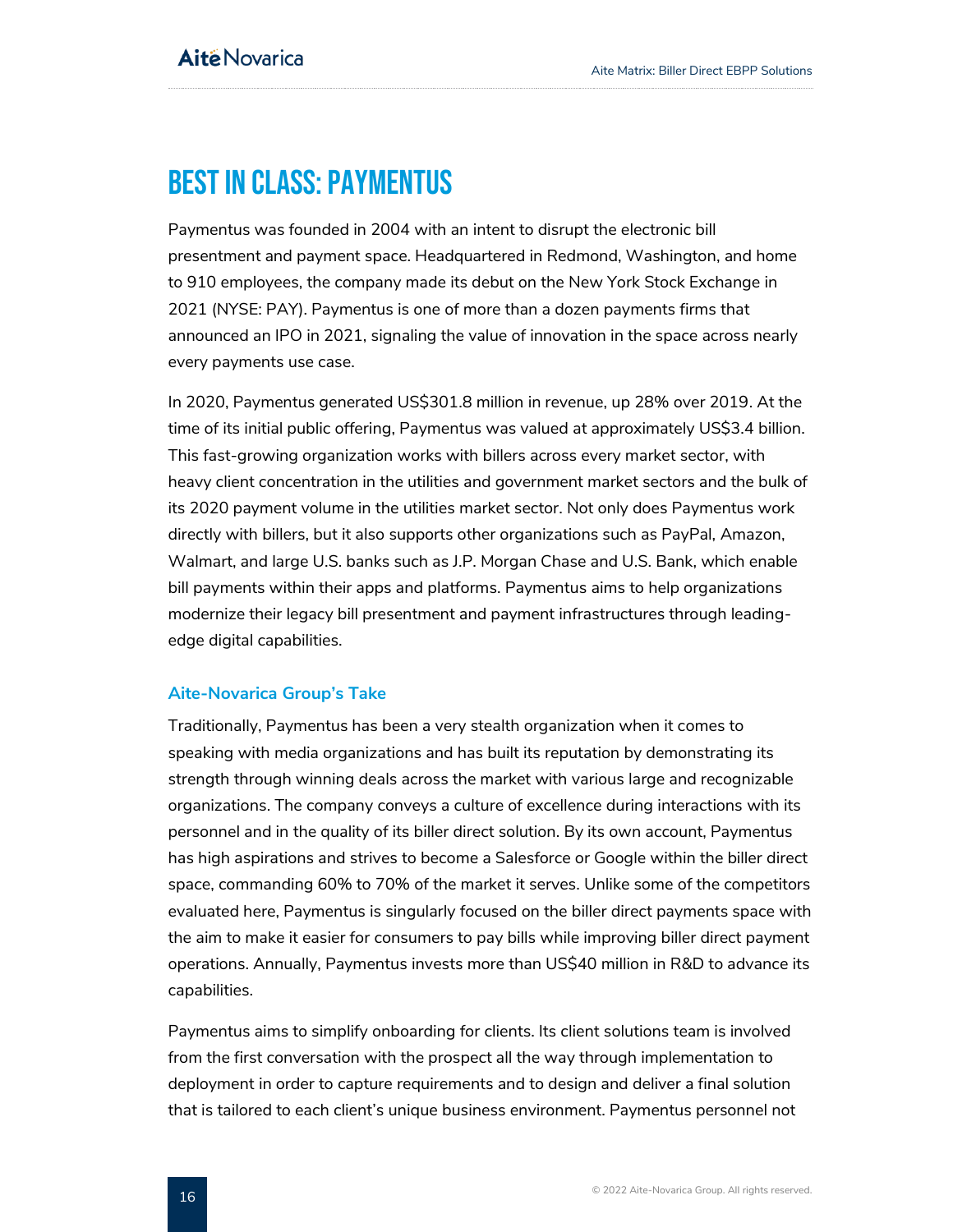only have expertise in the biller direct space, but they also have expertise in the industry sectors served. Client onboarding is technically flexible in that the solution can be deployed via APIs, SDKs, iFrame, or fully hosted. In Paymentus' experience, most clients use a combination of modalities for deployment.

The Paymentus Platform and Instant Payment Network provide core functionality that is built from the ground up vs. being delivered via mergers and acquisitions or partnerships. Paymentus believes its approach to product development minimizes corporate debt and allows the firm to focus on product enhancements vs. integration and bug fixes. The solution is built with modern architecture—it is SaaS-based, multitenant, and has a single code base with no versioning. The company's development resources focus on enhancing configurability vs. integrating various code bases. The configurability of the platform is achieved courtesy of sophisticated rules-based logic that allows Paymentus to tailor nearly every aspect of the platform for its clients. In 2020, approximately 90% of implementations were done without customizations or the need for development resources. Because the system is highly configurable, Paymentus has an average implementation timeline of just 56 business days once requirements are completed. While Paymentus may be able to implement within 56 days, implementation timelines are highly dependent on the complexity of the client environment. Most of Paymentus' clients that provided references for this evaluation reported implementation timelines that were significantly longer.

Paymentus relies on partnerships to expand its network and has key partnerships with organizations including J.P. Morgan Chase, Elavon, Amazon, PayPal, Walmart, and Oracle. The Paymentus Platform and Instant Payment Network is integrated with 400 billing, accounting, and customer information systems, and Paymentus is the only realtime API-integrated partner to Oracle Utilities as well as being a provider of real-time integration to other key systems across other market sectors. While the pre-delivery of these types of integrations speeds implementations for billers, in some cases, customization may be required.

Paymentus also provides proprietary patented capabilities powering PayPal's and Amazon Alexa's bill pay capabilities. For Amazon Alexa, Paymentus provides a firstparty Amazon Alexa skill, "Alexa, pay my bill," for clients to leverage. In addition to the wealth of functionality provided, Paymentus is also focused on security and reliability. The company has six data centers, two of which are hot sites. It offers a patented Secure Service that provides a cohesive call center experience that eliminates PCI scope and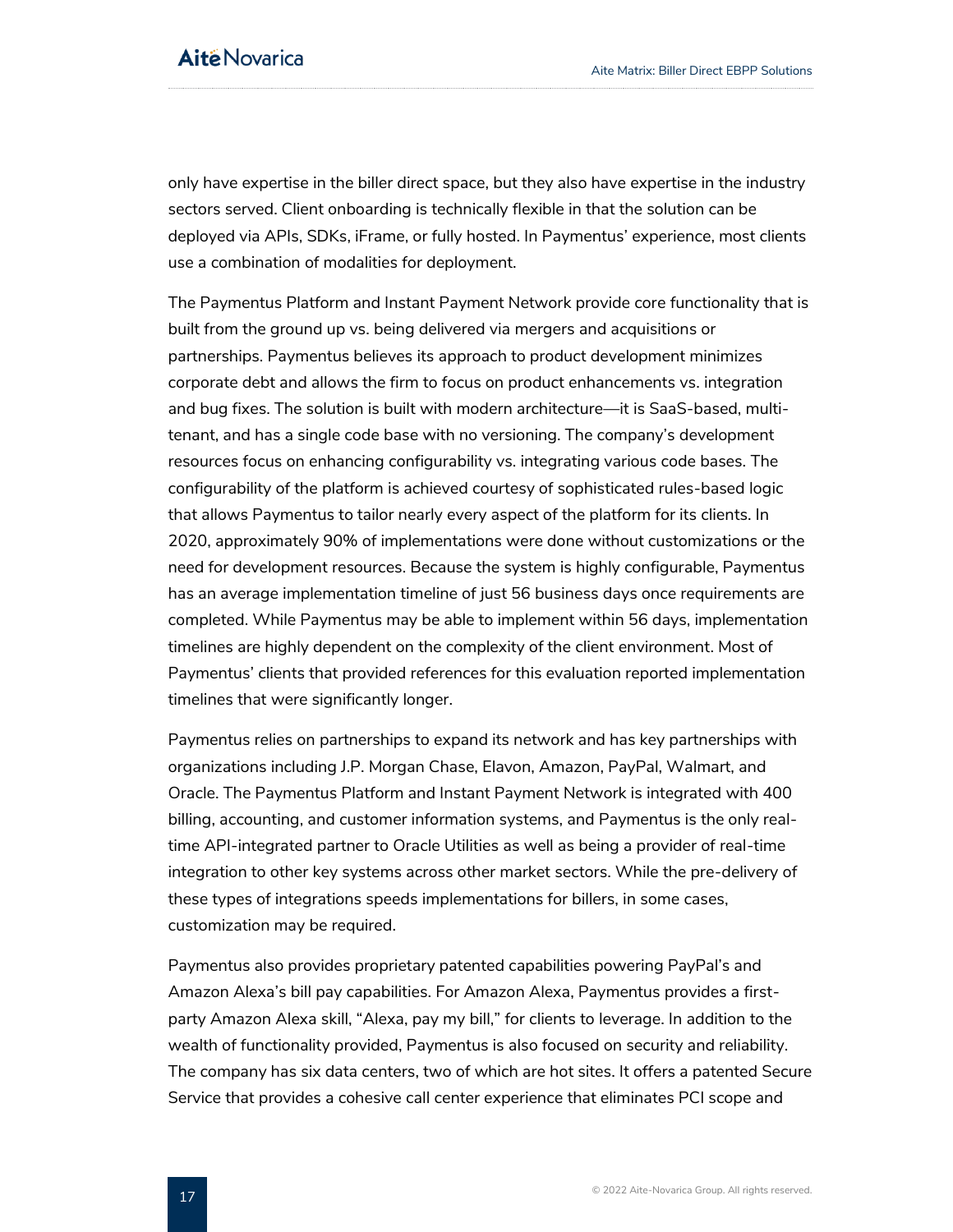ensures agents and customers are continuously connected throughout a payment interaction. Paymentus addresses every aspect of bill presentment and payment with market-leading capabilities.

#### **Basic Firm and Product Information**

- **Headquarters:** Redmond, Washington
- **Founded in:** 2004
- **Company website:** www.paymentus.com
- **Number of employees:** 910 employees
- **Ownership and key financial information:** Paymentus became a publicly traded company in 2021. The company has annual revenue between US\$100 million and US\$500 million and is a profitable company with an annual growth rate of more than 15%. All of Paymentus' revenue is generated with its biller direct bill pay solution, and the company invests more than 15% of annual revenue in R&D.
- **Go-to-market sales model:** Paymentus generates 92% of its revenue from direct sales, 7% from referral sales, and 1% from reseller sales.
- **Products/services evaluated:** Paymentus Platform and Instant Payment Network
- **Length of product offering:** Paymentus has been in business for 17 years and has offered a biller direct bill presentment and payment solution for 17 years.
- **Other key product offerings:** None
- **Target customer base:** Paymentus targets businesses in all market sectors that have bills or invoices that need to be presented and paid.
- **Market segments currently served:** Payments provides services to clients in the consumer finance, government, healthcare, higher education, insurance, mortgage, utilities, and other market segments, with more than three-quarters of its customers concentrated in the government and utilities market sectors.
- **Number of clients:** 1,565 clients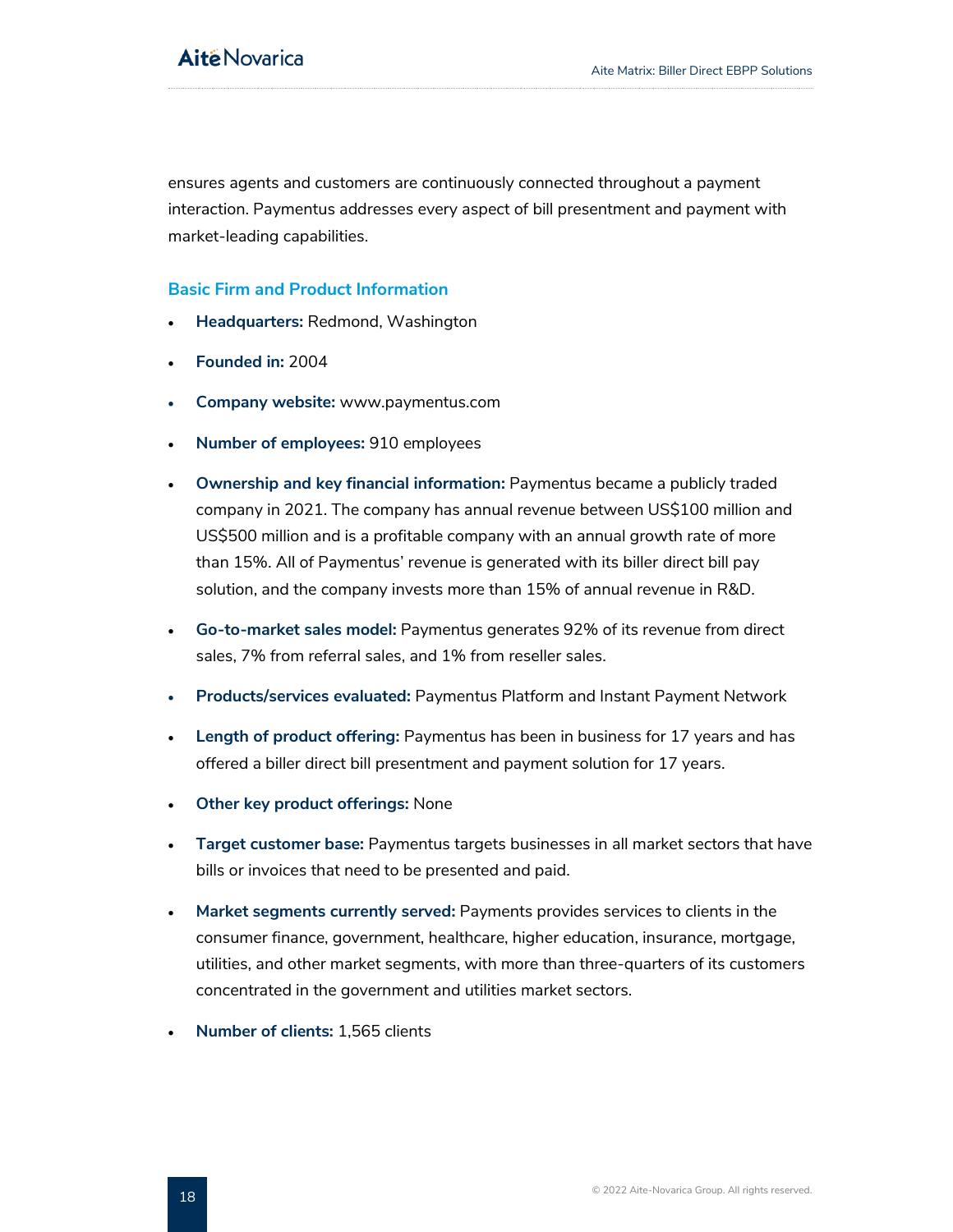- **Average net new clients per year and average client tenure:** On average, Paymentus has 175 new clients per year and declined to answer its average client tenure.
- **Sample clients:** American Family, Dominion Energy, DriveTime, Exelon, Farmers Insurance, Nissan, Pulte Mortgage, UPS, Wyndham Vacation Rentals
- **Global footprint:** Eighty-two percent of Paymentus' clients are located in the U.S., with an additional 16% in Canada. Less than 1% of its clients are located in each of the Asia-Pacific, Europe, and Latin America regions.
- **Deployment options:** The Paymentus solution can be deployed in a hosted or cloud environment. Once requirements have been finalized, the Paymentus solution can be implemented in approximately eight, although implementation timelines depend on the complexity of the client's environment. Paymentus provides personnel and implementation support across the full development life cycle.
- **Pricing structure:** Paymentus' pricing structure is based on a per-transaction model with fees that can be absorbed by the client, fees that can be passed to the customer in the form of a service/convenience fee (non-absorbed), or a combination of absorbed/non-absorbed fees, as permitted by card association rules. Pricing can be bundled to include all processing costs or unbundled with a Paymentus technology fee plus a pass-through of all interchange and assessments. Paymentus does not charge implementation, integration, migration, or professional services fees.
- **Next-generation features:** Paymentus provides leading-edge bill pay capabilities including conversational bill delivery and bill pay channels such as chatbot, Alexa, or Siri; next-generation bill payment methods such as Zelle, RTP, and cryptocurrency; digital collections capability; B2C disbursements capability; cross-border bill pay; and out-of-the-box integration to 350 ERP and other financial systems.

#### **Key Features and Functionality Based on Product Demo**

Paymentus' product demo was closely aligned to the demo script provided by Aite-Novarica Group. The demo was conducted by a member of the client solutions team and mirrored the type of demo that would be provided to prospects. Key features and functionality that were demonstrated include the following: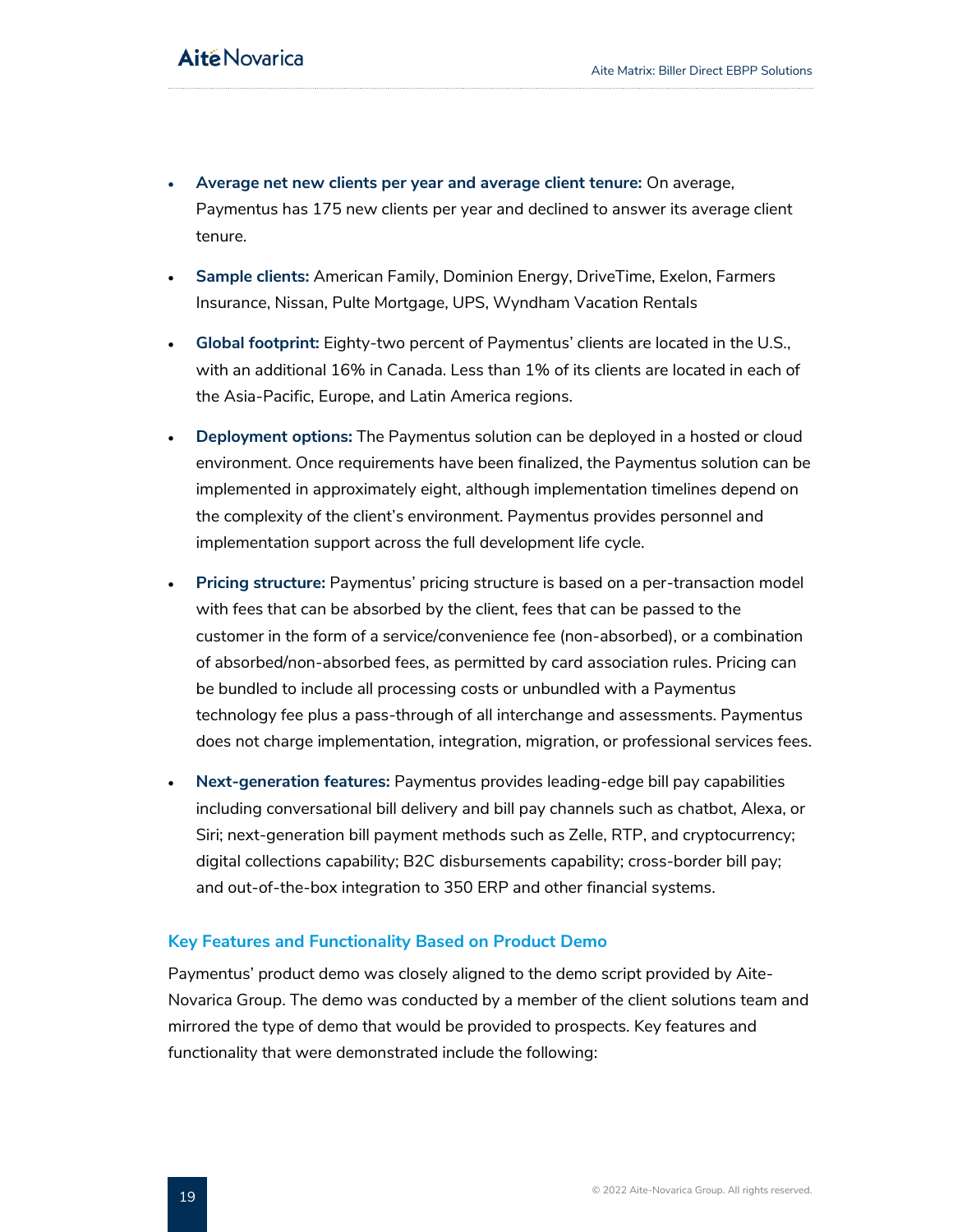- Customer engagement tools include smart notifications based on criteria such as geography and account status and a campaign management tool that can deliver recurring or ad hoc communications to consumers via the consumer's preferred communications channel.
- Interoperable bill presentment and payment functionality across all channels allows consumers to pay bills directly within the bill delivery channel vs. being redirected to a different bill payment portal.
- Omnichannel bill payment experience captures information input in one channel across all bill payment channels and is retrievable/viewable by consumers and CSRs.
- It has bill payment capabilities that reduce breakage/abandonment and reduce call center volume, including computer vision-based bill scan and chatbots for one-time payments and account set up.
- It has the ability to settle funds the next day for Apple Pay, Google Pay, Amazon Pay, PayPal, and e-checks through a single deposit.
- It has consistent posting and reconciliation experience across all payment methods. This approach anticipates newer payment methods such as digital wallets, Zelle, and RTP. Cryptocurrency will soon become the norm rather than an exception.
- Advanced analytics capabilities assist clients in improving key metrics such as day sales outstanding, cost to bill, and digital adoption.

## **Top Three Strategic Product Initiatives Over the Last 12 to 18 Months**

- Exposing Instant Payment Network's APIs to strategic partners
- Enhancements to security framework using artificial intelligence
- Deploying B2C disbursement payment capabilities

### **Top Three Strategic Product Initiatives in the Next 12 to 18 Months**

- Further simplification of the client onboarding experience
- Reducing the steps and time from a bill being presented to it being paid
- Continue to expand capabilities in global growth markets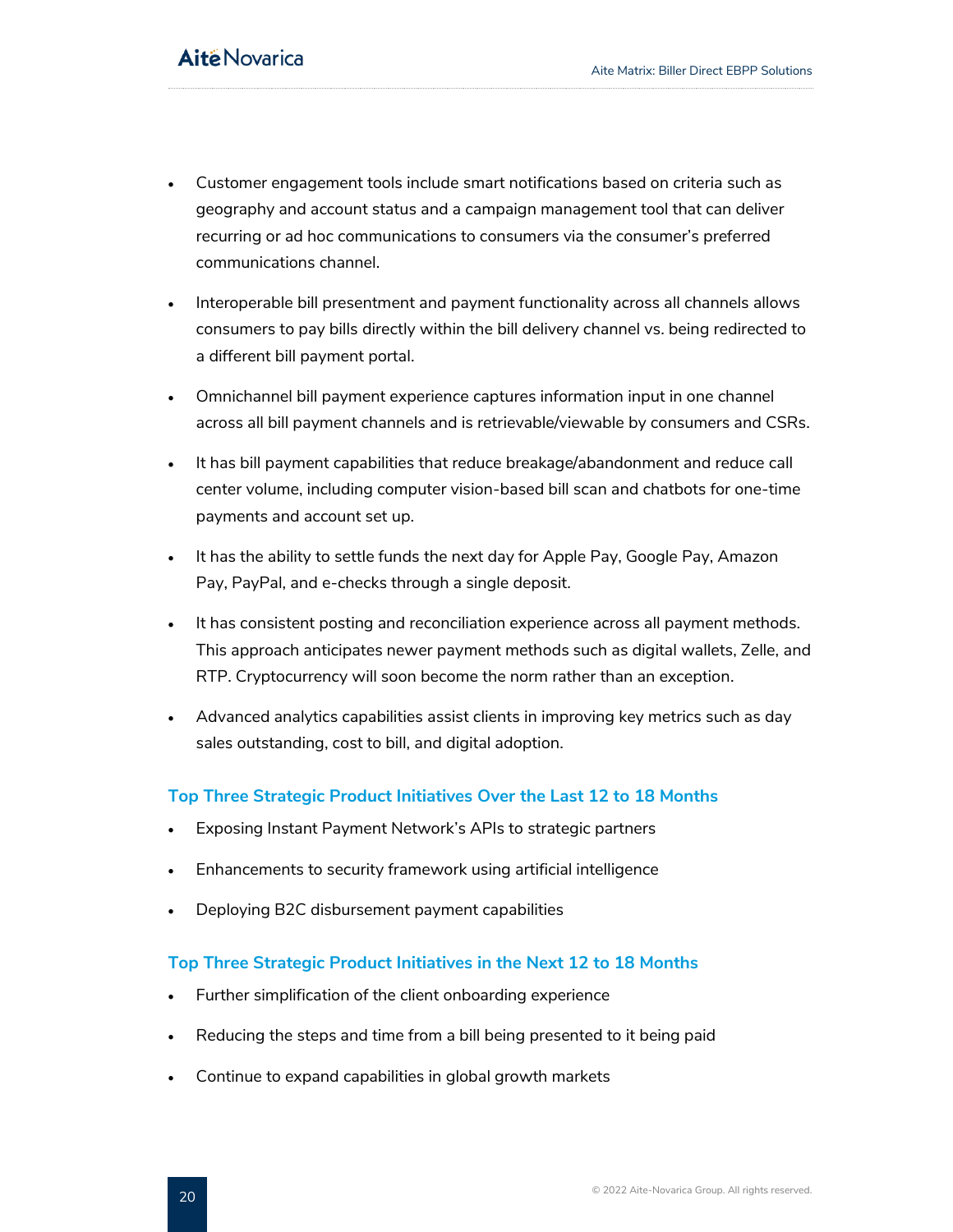## **Client Feedback**

Paymentus' clients are highly satisfied with the platform capabilities and level of service provided throughout the entire client relationship. Clients report that Paymentus' solution provides a complete set of features and functionality and that the capabilities available outpace the capabilities clients are often ready to deploy. Paymentus is able to tailor the solution to very specific client needs primarily through configuration, but the company is also agreeable to making customizations when required.

Paymentus is regarded as a progressive company that does whatever it takes to satisfy clients. Initial perceptions of Paymentus are that the company is too good to be true in that during engagements with the sales team, the company is very high-touch, interactions are highly orchestrated, and the team is able to provide an answer for everything. Clients report that the level of service provided during the sales process remains in all post-sale interactions. In the words of one client, "Paymentus is the single best partner I've ever worked with in my 25 years of managing vendor relationships."

While Paymentus is a clear leader in customer service, clients report that the company isn't perfect. Clients indicate that there have been some difficulties in onboarding to the platform during complex implementations. Although there are difficulties, clients report that Paymentus is responsive to client concerns and that once Paymentus becomes familiar with the client environment, interactions along with the quality of work improve. In situations where Paymentus was not familiar with the client industry, the team had a clear learning curve but was able to come up to speed satisfactorily. Some clients mention that while Paymentus is excellent in delivering the initial phase of work, enhancements to the product sometimes take a little longer than expected and that the company's technical resources appear to be somewhat constrained.

<span id="page-21-0"></span>[Table C](#page-21-0) displays the vendor's strengths and challenges.

| <b>STRENGTHS</b>                                | <b>CHALLENGES</b>                          |
|-------------------------------------------------|--------------------------------------------|
| Paymentus is a client-centric organization      | Paymentus will be challenged to maintain a |
| providing highly skilled personnel across every | culture of excellence across every client  |
| business function and delivering a seamless     | touchpoint as the company grows.           |

#### **TABLE C: KEY STRENGTHS AND CHALLENGES—PAYMENTUS**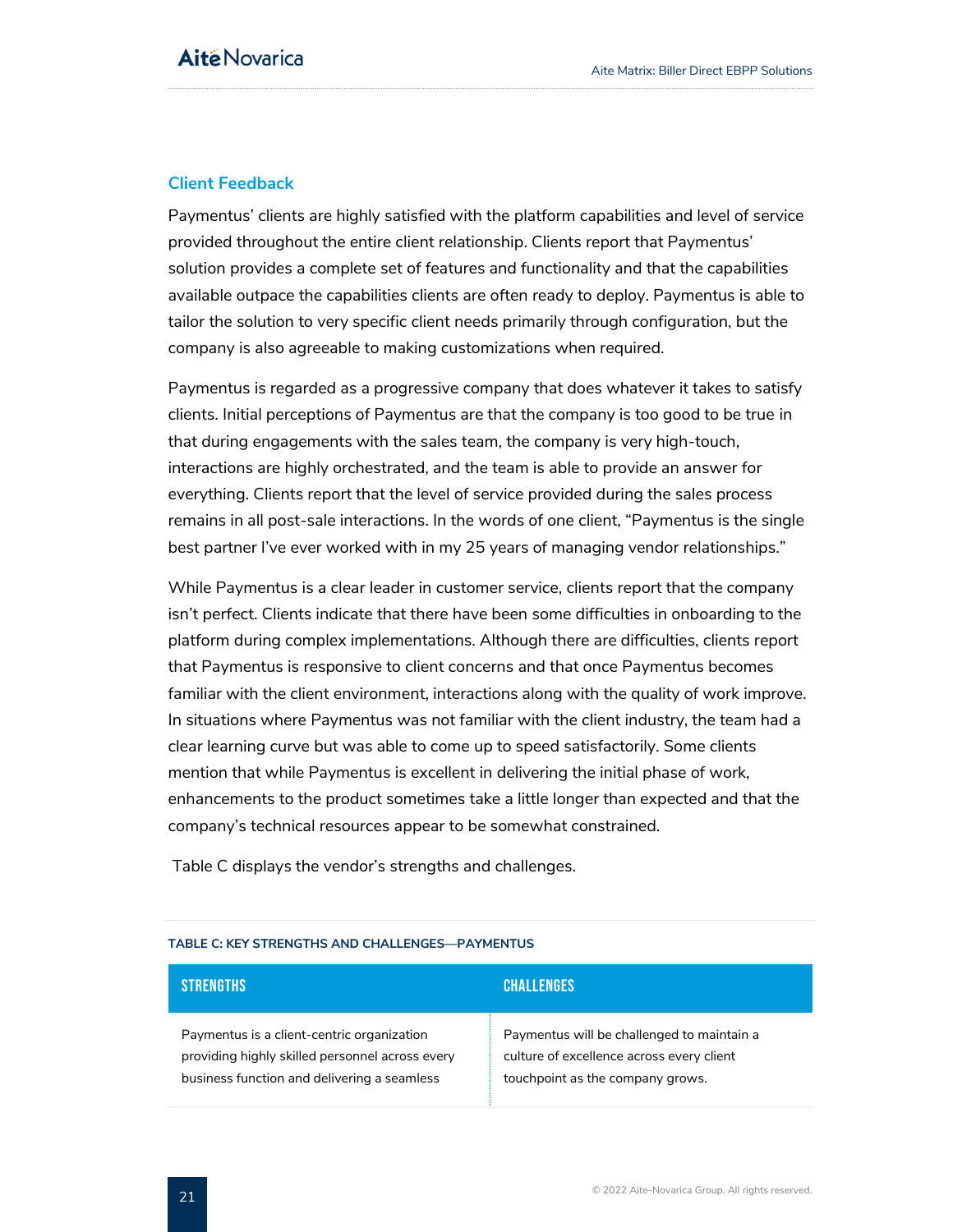## STRENGTHS CHALLENGES

customer experience from sales through to deployment and support.

Paymentus provides a highly configurable solution with a robust set of features and functionality that includes leading-edge payment capabilities. The product's configurability speeds time to market for clients.

In addition to its leading-edge payments capabilities, Paymentus also provides a security framework that not only helps clients meet regulatory requirements but helps clients deliver a superior customer experience.

Paymentus provides a strong product and payments vision that includes a product roadmap consistently comprised of the most modern EBPP functionality technically feasible under current market conditions. Paymentus consistently delivers the capability outlined in its roadmap.

Paymentus is laser-focused on customer success and partners with clients to define and deliver solutions that are customized to each client's unique business environment and also helps clients tackle nontechnical challenges related to bill presentment and payment.

Paymentus' concentration in the utility and government market sectors could be an inhibitor to growth due to prospect perceptions that Paymentus personnel may not have deep industry expertise across other market sectors.

Paymentus' focus and expertise on bill pay may prevent it from being perceived as a one-stop shop for the breadth of payment needs that some clients may have.

Paymentus' company growth combined with current market conditions for attracting and retaining talent has resulted in constraints across technical resources and the company's ability to address client change requests as quickly as desired.

Source: Aite-Novarica Group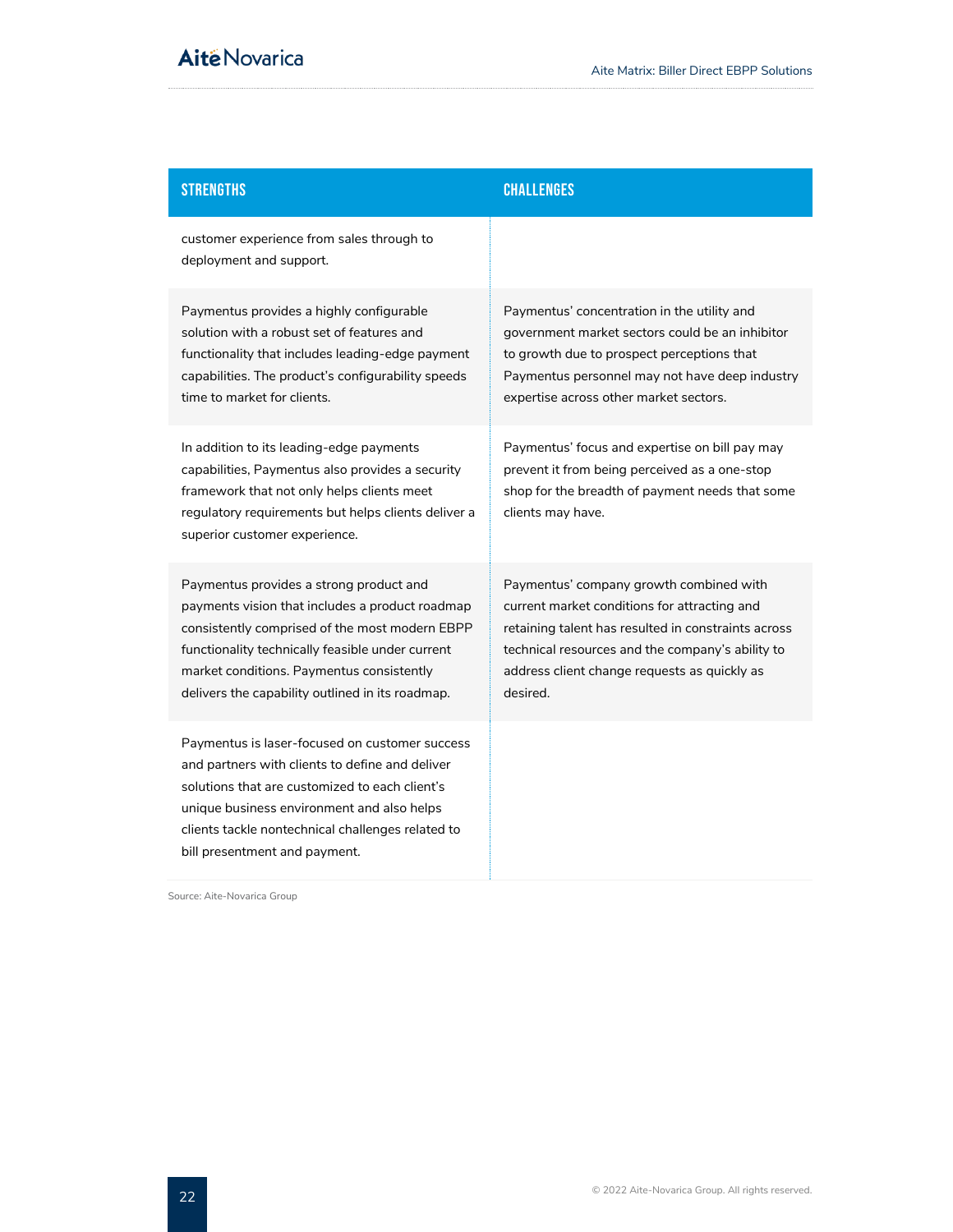## <span id="page-23-0"></span>**CONCLUSION**

The biller direct EBPP space is competitive, with new players emerging consistently. To compete effectively, vendors must focus on the following:

- **Differentiate on customer experience before anything else.** Buyers' most critical purchasing factor is the perceived level of service and support to be provided by the vendor, and a consistent level of excellence must resonate at all levels of the organization and across all touchpoints.
- **While the war on functionality may be a moot point, clients do expect solutions with next-generation capabilities.** Vendors must remain focused on innovation and must execute a leading-edge payments vision to attract and retain customers for the long haul.
- **Convert leads by helping customers achieve a tangible return on investment.** Billers are not always motivated to make changes to functional back-office processes or technology. Vendors that can help clients determine the economic benefits of making a change will win more business.
- **Incumbent vendors must invest in delivering a unified solution.** Clients want solutions that address the full bill payment life cycle (e.g., billing, paying, collecting, and disbursing) and that provide a seamless user experience. Legacy vendors must be focused on integration among all product components.
- **Established fintech firms and emerging vendors must invest in expanding solutions across market sectors.** New players that have established themselves by focusing on one or two market sectors must invest in appropriately skilled personnel to evolve the solution and work with clients in new market sectors.